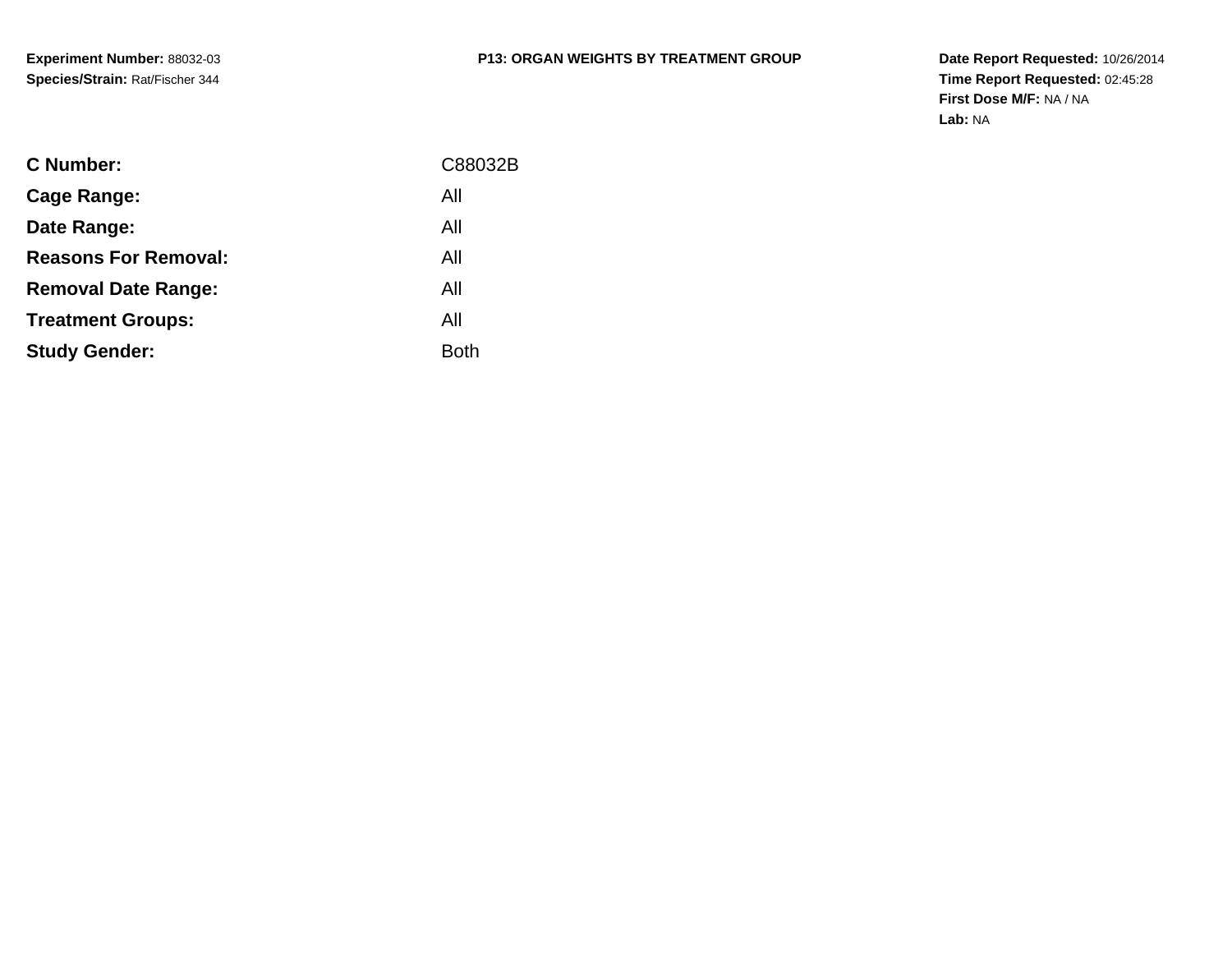| <b>SEX: MALE</b> |                                |                            |                  | TRT#: C88032B 8803203 01     |                       |        | DOSE: 0 mg/kg |         |  |
|------------------|--------------------------------|----------------------------|------------------|------------------------------|-----------------------|--------|---------------|---------|--|
| <b>Animal Id</b> | <b>Terminal Body</b><br>Wgt(g) | Cauda<br><b>Epididymis</b> | Epididymis, Left | Gastrocnemius.<br><b>Dry</b> | Gastrocnemius.<br>Wet | Heart  | Kidney, Right | Liver   |  |
| 0001 03          | 383.1                          | 0.1487                     | 0.428            | 0.5457                       | 1.8772                | 1.2179 | 1.2986        | 15.0237 |  |
| 0002 03          | 377.9                          | 0.1475                     | 0.4383           | 0.509                        | 1.7588                | 1.0422 | 1.3291        | 15.9457 |  |
| 0003 03          | 372.8                          | 0.1349                     | 0.4987           | 0.5768                       | 2.018                 | 1.05   | 1.2336        | 12.8466 |  |
| 0004 03          | 373.1                          | 0.1539                     | 0.4457           | 0.3407                       | 1.2831                | 1.0676 | 1.3042        | 14.4099 |  |
| 0005 03          | 394.4                          | 0.1485                     | 0.4351           | 0.6145                       | 2.0783                | 1.1211 | 1.3123        | 15.1509 |  |
| 0006 03          | 371.1                          | 0.1757                     | 0.4619           | 0.2107                       | 0.7384                | 1.1444 | 1.324         | 13.619  |  |
| 0007 03          | 367.0                          | 0.1279                     | 0.4111           | 0.318                        | 1.1437                | 1.0894 | 1.415         | 13.4089 |  |
| 0008 03          | 387.3                          | 0.165                      | 0.4644           | 0.518                        | 1.8344                | 1.1169 | 1.3745        | 16.364  |  |
| 0009 03          | 390.9                          | 0.1644                     | 0.4735           | 0.5932                       | 2.0915                | 1.1282 | 1.5532        | 16.2351 |  |
| 0010 03          | 395.0                          | 0.1687                     | 0.4695           | 0.5972                       | 2.0612                | 1.1963 | 1.4305        | 15.1864 |  |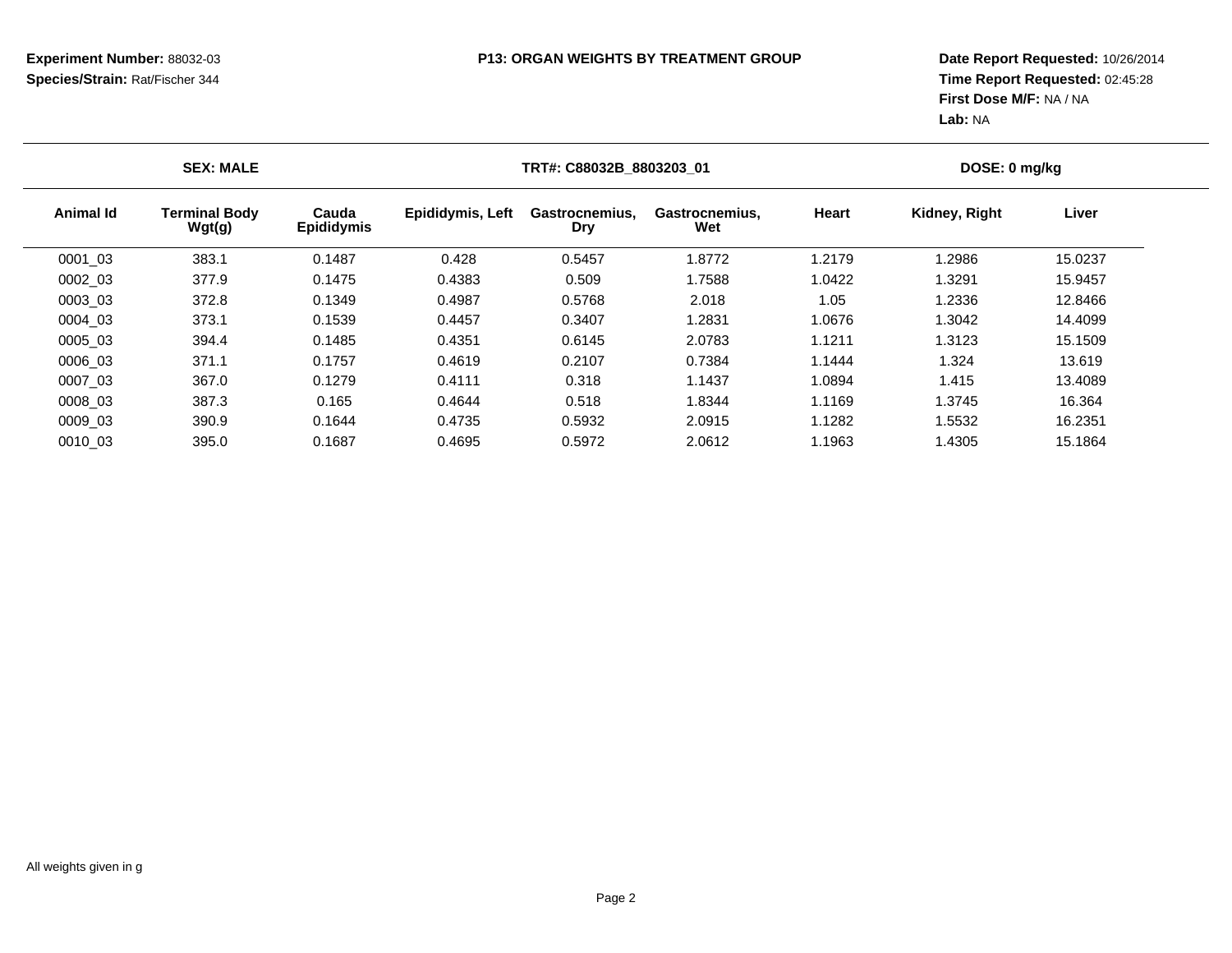| <b>SEX: MALE</b> |           |        |                       |                       | TRT#: C88032B_8803203_01 |                      |               |  |  |  |
|------------------|-----------|--------|-----------------------|-----------------------|--------------------------|----------------------|---------------|--|--|--|
|                  | Animal Id | Lung   | <b>Sartorius, Dry</b> | <b>Sartorius, Wet</b> | Testis, Left             | <b>Testis, Right</b> | <b>Thymus</b> |  |  |  |
|                  | 0001 03   | 1.8522 | 0.1021                | 0.3379                | 1.5311                   | 1.48                 | 0.3544        |  |  |  |
|                  | 0002 03   | 1.9656 | 0.1656                | 0.5386                | 1.5224                   | 1.4916               | 0.2775        |  |  |  |
|                  | 0003 03   | 1.9508 | 0.0878                | 0.2876                | 1.4886                   | 1.5158               | 0.2827        |  |  |  |
|                  | 0004 03   | 1.9454 | 0.0936                | 0.3163                | 1.5989                   | 1.4128               | 0.4093        |  |  |  |
|                  | 0005 03   | 2.1533 | 0.1693                | 0.5434                | 1.5656                   | 1.5061               | 0.3483        |  |  |  |
|                  | 0006 03   | 2.0203 | 0.1706                | 0.594                 | 1.5932                   | 1.6081               | 0.3377        |  |  |  |
|                  | 0007 03   | 2.0856 | 0.1202                | 0.4028                | 1.6297                   | 1.5706               | 0.2263        |  |  |  |
|                  | 0008 03   | 2.2777 | 0.1172                | 0.3746                | 1.6195                   | 1.491                | 0.3172        |  |  |  |
|                  | 0009 03   | 2.3779 | 0.1918                | 0.6761                | 1.6864                   | 1.5415               | 0.3159        |  |  |  |
|                  | 0010 03   | 2.4204 | 0.1623                | 0.5987                | 1.6183                   | 1.6754               | 0.4065        |  |  |  |
|                  |           |        |                       |                       |                          |                      |               |  |  |  |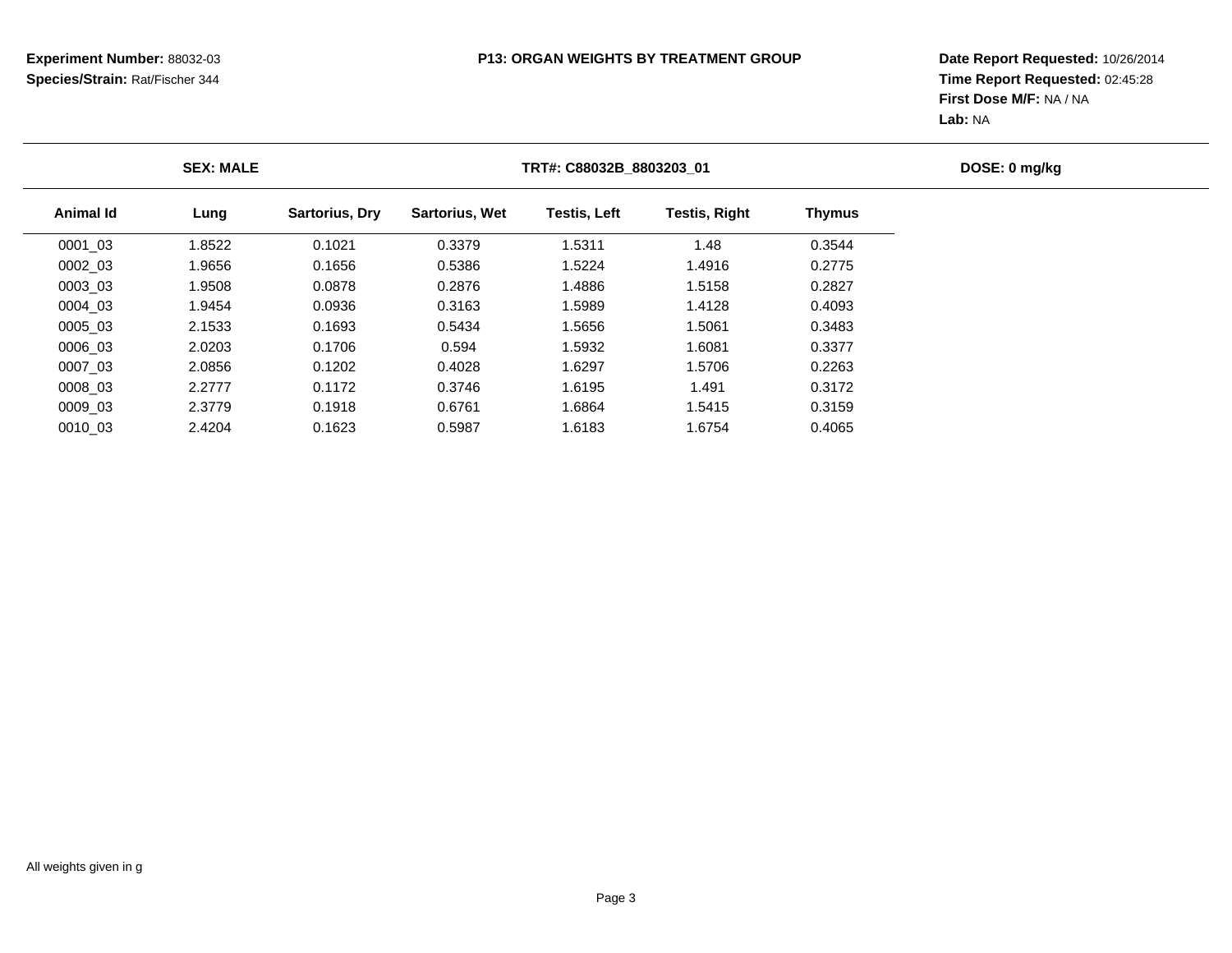| <b>SEX: MALE</b> |                                |                            |                  | TRT#: C88032B 8803203 03 |                       |        | DOSE: 80 mg/kg |         |  |
|------------------|--------------------------------|----------------------------|------------------|--------------------------|-----------------------|--------|----------------|---------|--|
| <b>Animal Id</b> | <b>Terminal Body</b><br>Wgt(g) | Cauda<br><b>Epididymis</b> | Epididymis, Left | Gastrocnemius.<br>Dry    | Gastrocnemius.<br>Wet | Heart  | Kidney, Right  | Liver   |  |
| 0011 03          | 327.8                          | 0.1231                     | 0.3585           | 0.5115                   | 1.7369                | 0.9363 | 1.22           | 14.3326 |  |
| 0012 03          | 356.4                          | 0.1446                     | 0.3928           | 0.515                    | 1.861                 | 1.0464 | 1.4047         | 13.8469 |  |
| 0013 03          | 339.2                          | 0.1361                     | 0.3573           | 0.5107                   | 1.8407                | 0.9666 | 1.4765         | 14.0668 |  |
| 0014 03          | 345.6                          | 0.1229                     | 0.3821           | 0.5052                   | 1.7855                | 1.0541 | 1.4285         | 14.3966 |  |
| 0015 03          | 352.0                          | 0.1212                     | 0.3549           | 0.4248                   | 1.4999                | 1.0728 | 1.3619         | 13.0969 |  |
| 0016 03          | 377.4                          | 0.1452                     | 0.4227           | 0.4858                   | 1.6979                | 1.116  | 1.5394         | 15.4805 |  |
| 0017 03          | 341.1                          | 0.129                      | 0.3684           | 0.5163                   | 1.7522                | 0.962  | 1.2773         | 16.0168 |  |
| 0018 03          | 384.9                          | 0.1585                     | 0.4248           | 0.5067                   | 1.7272                | 1.0943 | 1.4353         | 15.0291 |  |
| 0019 03          | 393.7                          | 0.1283                     | 0.3737           | 0.4444                   | 1.5274                | 1.1747 | 1.3873         | 16.208  |  |
| 0020 03          | 349.2                          | 0.1208                     | 0.3553           | 0.525                    | 1.8622                | 1.0099 | 1.4082         | 14.3315 |  |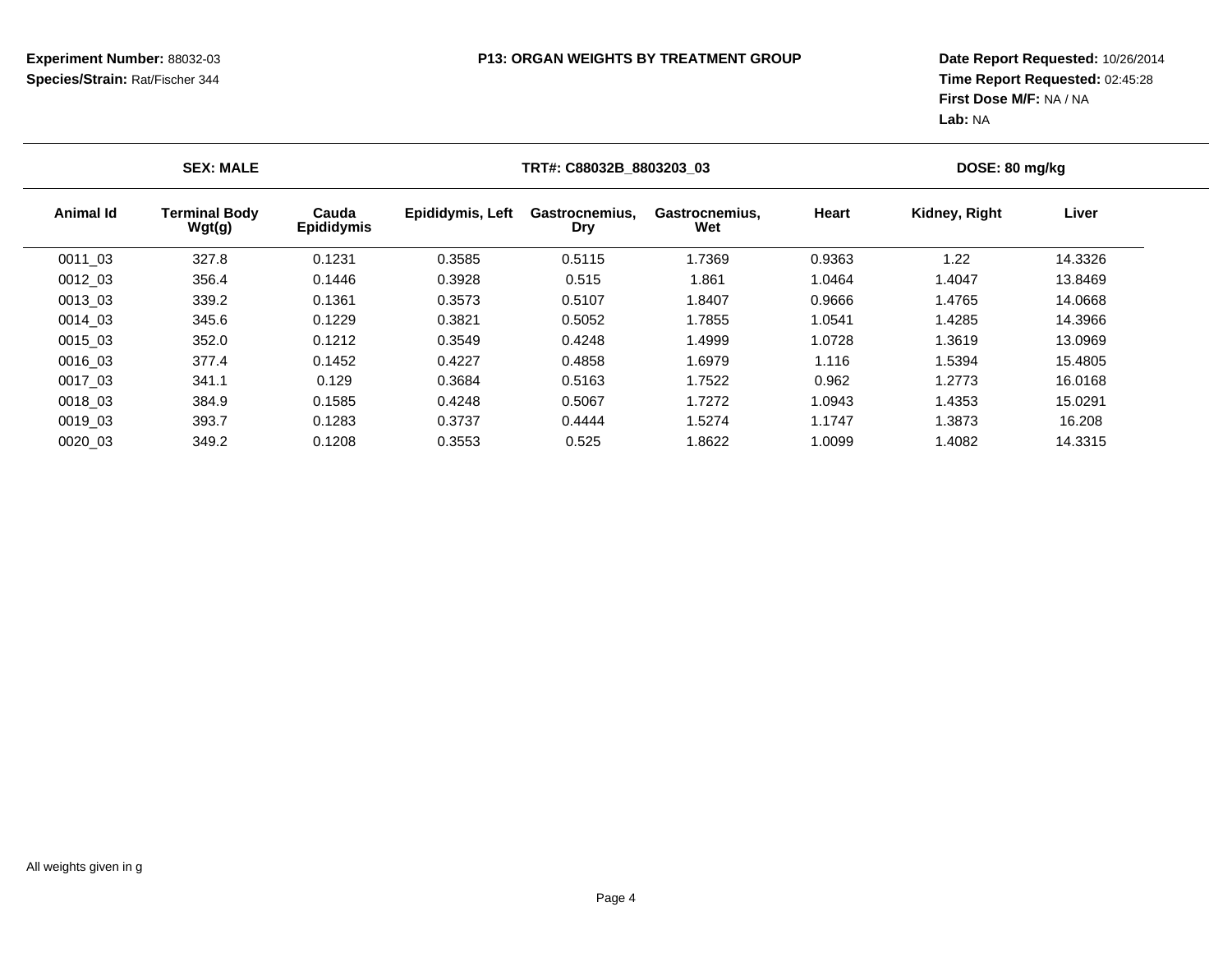| <b>SEX: MALE</b> |           |        |                       | TRT#: C88032B 8803203 03 |                     |                      |               |  |  |
|------------------|-----------|--------|-----------------------|--------------------------|---------------------|----------------------|---------------|--|--|
|                  | Animal Id | Lung   | <b>Sartorius, Dry</b> | <b>Sartorius, Wet</b>    | <b>Testis, Left</b> | <b>Testis, Right</b> | <b>Thymus</b> |  |  |
|                  | 0011 03   | 1.8572 | 0.1405                | 0.3838                   | 1.1849              | 1.1034               |               |  |  |
|                  | 0012 03   | 1.7327 | 0.1071                | 0.4007                   | 1.2596              | 1.1705               | 0.2307        |  |  |
|                  | 0013 03   | 1.8358 | 0.1203                | 0.4605                   | 1.1711              | 1.0914               | 0.2517        |  |  |
|                  | 0014 03   | 2.3644 | 0.13                  | 0.4599                   | 1.2081              | 1.128                | 0.2514        |  |  |
|                  | 0015 03   | 1.5438 | 0.0855                | 0.3228                   | 1.2049              | 1.1438               | 0.2964        |  |  |
|                  | 0016 03   | 2.1143 | 0.0609                | 0.2276                   | 1.3783              | 1.2828               | 0.2396        |  |  |
|                  | 0017 03   | 1.7897 | 0.1061                | 0.3701                   | 1.2008              | 1.1971               | 0.3274        |  |  |
|                  | 0018 03   | 1.9835 | 0.1053                | 0.3735                   | 1.35                | 1.3262               | 0.3431        |  |  |
|                  | 0019 03   | 2.035  | 0.1044                | 0.3586                   | 1.2327              | 1.2055               | 0.3953        |  |  |
|                  | 0020 03   | 1.7099 | 0.0893                | 0.3376                   | 1.2356              | 1.0895               | 0.2424        |  |  |
|                  |           |        |                       |                          |                     |                      |               |  |  |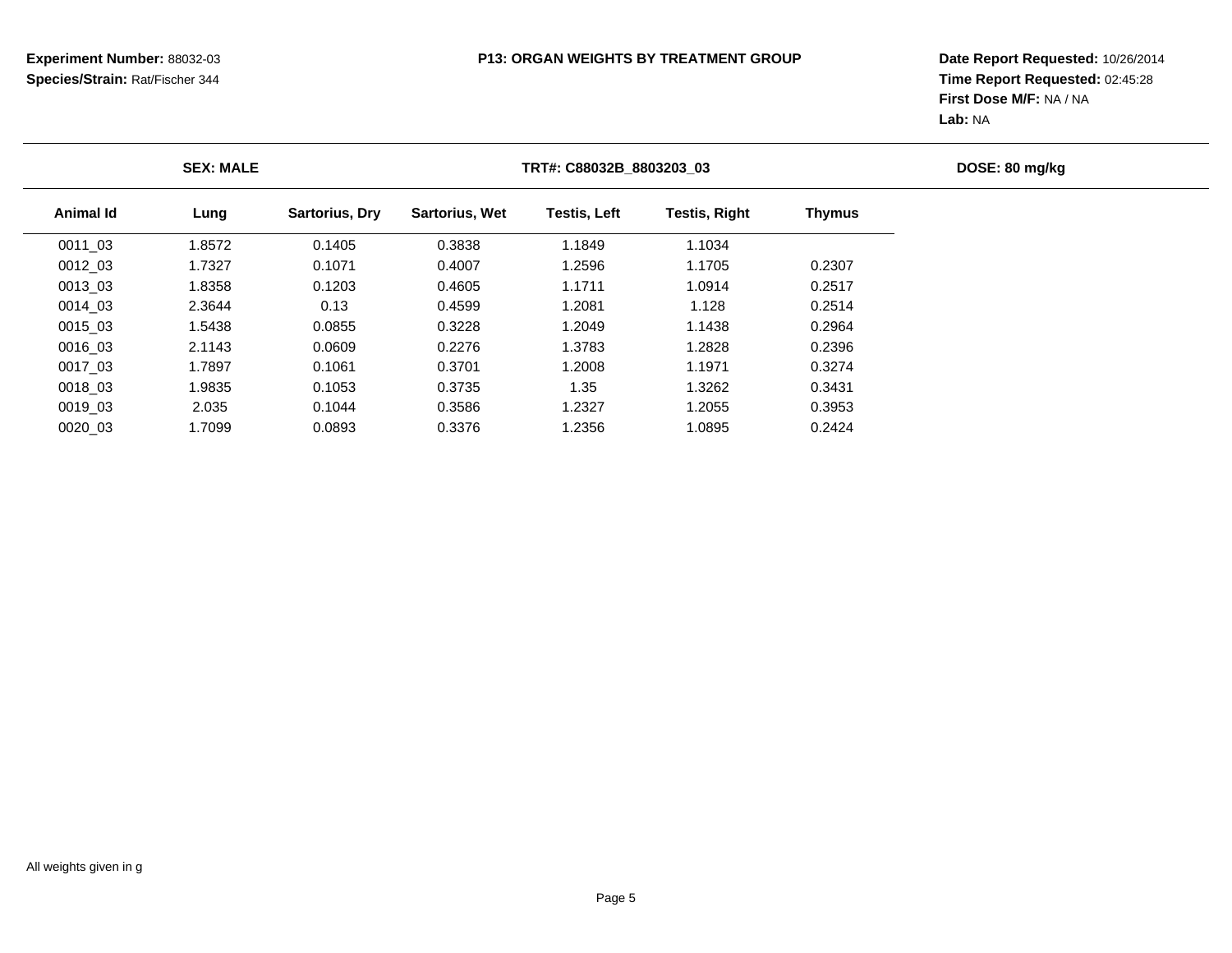| <b>SEX: MALE</b> |                                |                              | TRT#: C88032B 8803203 05 |        |               |         | DOSE: 160 mg/kg |                       |  |
|------------------|--------------------------------|------------------------------|--------------------------|--------|---------------|---------|-----------------|-----------------------|--|
| Animal Id        | <b>Terminal Body</b><br>Wgt(g) | Gastrocnemius,<br><b>Dry</b> | Gastrocnemius,<br>Wet    | Heart  | Kidney, Right | Liver   | Lung            | <b>Sartorius, Dry</b> |  |
| 0021_03          | 317.7                          | 0.5002                       | 1.7396                   | 1.0935 | 1.5744        | 15.5289 | 1.7043          | 0.0701                |  |
| 0022 03          | 309.9                          | 0.4771                       | 1.6654                   | 0.9718 | 1.3751        | 12.1897 | 1.4189          | 0.1133                |  |
| 0023 03          | 283.6                          | 0.4201                       | 1.4518                   | 0.8809 | 1.1699        | 10.508  | 1.5604          | 0.1317                |  |
| 0024 03          | 348.0                          | 0.2299                       | 0.847                    | 1.0175 | 1.6072        | 15.1719 | 1.8673          | 0.1323                |  |
| 0025 03          | 349.3                          | 0.4856                       | 1.7216                   | 1.1588 | 1.7234        | 16.1788 | 1.7504          | 0.138                 |  |
| 0026 03          | 330.0                          | 0.1479                       | 0.5521                   | 1.0652 | 1.4667        | 13.1349 | 2.198           | 0.1006                |  |
| 0027 03          | 361.7                          | 0.4964                       | 1.7541                   | 1.2553 | 1.5427        | 12.8923 | 1.973           | 0.1548                |  |
| 0028 03          | 302.6                          | 0.4261                       | 1.5291                   | 0.9494 | 1.3641        | 11.8247 | 1.4715          | 0.1033                |  |
| 0029 03          | 342.8                          | 0.4467                       | 1.5936                   | 1.0933 | 1.6065        | 14.8401 | 1.806           | 0.0918                |  |
| 0030 03          | 367.7                          | 0.5055                       | 1.7242                   | 1.0968 | 1.3438        | 13.5313 | 1.5963          | 0.1                   |  |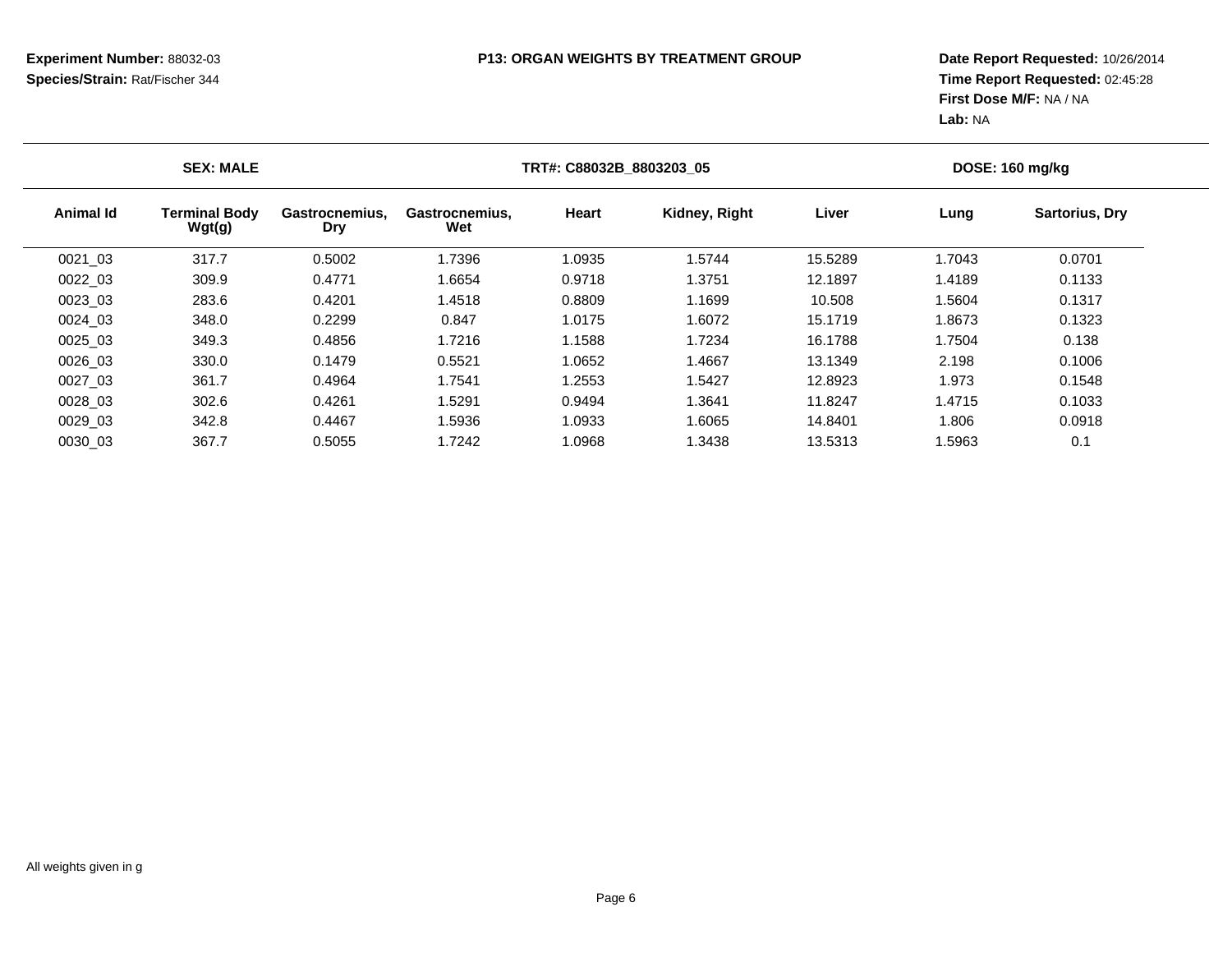**Date Report Requested:** 10/26/2014 **Time Report Requested:** 02:45:28**First Dose M/F:** NA / NA**Lab:** NA

|           | <b>SEX: MALE</b>      |                      |               | TRT#: C88032B 8803203 05 | DOSE: 160 mg/kg |
|-----------|-----------------------|----------------------|---------------|--------------------------|-----------------|
| Animal Id | <b>Sartorius, Wet</b> | <b>Testis, Right</b> | <b>Thymus</b> |                          |                 |
| 0021_03   | 0.1899                | 1.1409               | 0.2685        |                          |                 |
| 0022 03   | 0.437                 | 1.0266               | 0.2982        |                          |                 |
| 0023 03   | 0.4179                | 0.778                | 0.2816        |                          |                 |
| 0024 03   | 0.4157                | 1.1324               | 0.2348        |                          |                 |
| 0025 03   | 0.498                 | 1.0693               | 0.2439        |                          |                 |
| 0026 03   | 0.3563                | 1.0582               | 0.2363        |                          |                 |
| 0027 03   | 0.5614                | 1.1357               | 0.2351        |                          |                 |
| 0028 03   | 0.376                 | 1.0209               | 0.1798        |                          |                 |
| 0029 03   | 0.3278                | 1.0098               | 0.2173        |                          |                 |
| 0030 03   | 0.3535                | 1.1334               | 0.2409        |                          |                 |

0.3535 1.1334 0.2409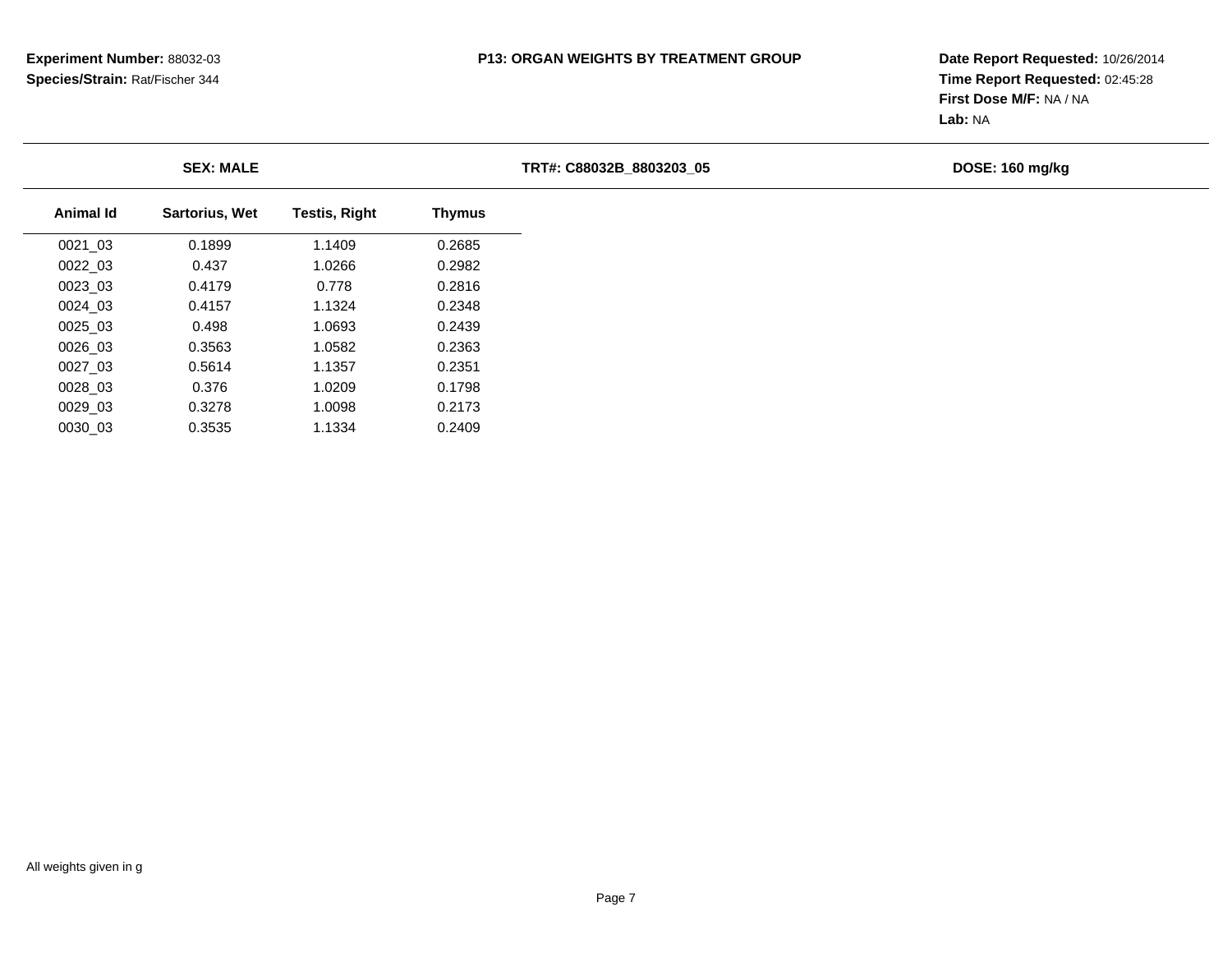|           | <b>SEX: MALE</b>               |                            |                         | TRT#: C88032B_8803203_07     |                       |        | DOSE: 315 mg/kg |         |  |
|-----------|--------------------------------|----------------------------|-------------------------|------------------------------|-----------------------|--------|-----------------|---------|--|
| Animal Id | <b>Terminal Body</b><br>Wgt(g) | Cauda<br><b>Epididymis</b> | <b>Epididymis, Left</b> | Gastrocnemius.<br><b>Dry</b> | Gastrocnemius.<br>Wet | Heart  | Kidney, Right   | Liver   |  |
| 0031 03   | 298.1                          | 0.1076                     | 0.3427                  | 0.1553                       | 0.5636                | 0.9572 | 1.8306          | 13.4818 |  |
| 0032 03   | 284.5                          | 0.1103                     | 0.3274                  | 0.423                        | 1.5178                | 0.9726 | .2959           | 10.5846 |  |
| 0033 03   | 291.6                          | 0.1268                     | 0.3438                  | 0.36                         | 1.2829                | 0.9986 | .5062           | 11.777  |  |
| 0034 03   | 311.4                          | 0.1153                     | 0.3352                  | 0.4172                       | 1.4717                | 1.135  | 1.586           | 14.2712 |  |
| 0035 03   | 312.2                          | 0.1307                     | 0.3552                  | 0.1512                       | 0.5475                | 0.9969 | 1.7777          | 12.8504 |  |
| 0036 03   | 303.9                          | 0.1317                     | 0.3733                  | 0.4643                       | 1.5655                | 1.0149 | 1.6235          | 13.5841 |  |
| 0037 03   | 292.8                          | 0.1113                     | 0.2057                  | 0.4341                       | 1.5454                | 1.0378 | 1.6591          | 12.3215 |  |
| 0038 03   | 310.3                          | 0.123                      | 0.3776                  | 0.3665                       | 1.3527                | 1.0872 | 1.7989          | 12.4576 |  |
| 0039 03   | 340.9                          | 0.1237                     | 0.3548                  | 0.4041                       | 1.4438                | 1.1447 | 1.7367          | 13.8212 |  |
| 0040 03   | 306.2                          | 0.1183                     | 0.3545                  | 0.4357                       | 1.6029                | 1.0785 | 1.7648          | 13.5118 |  |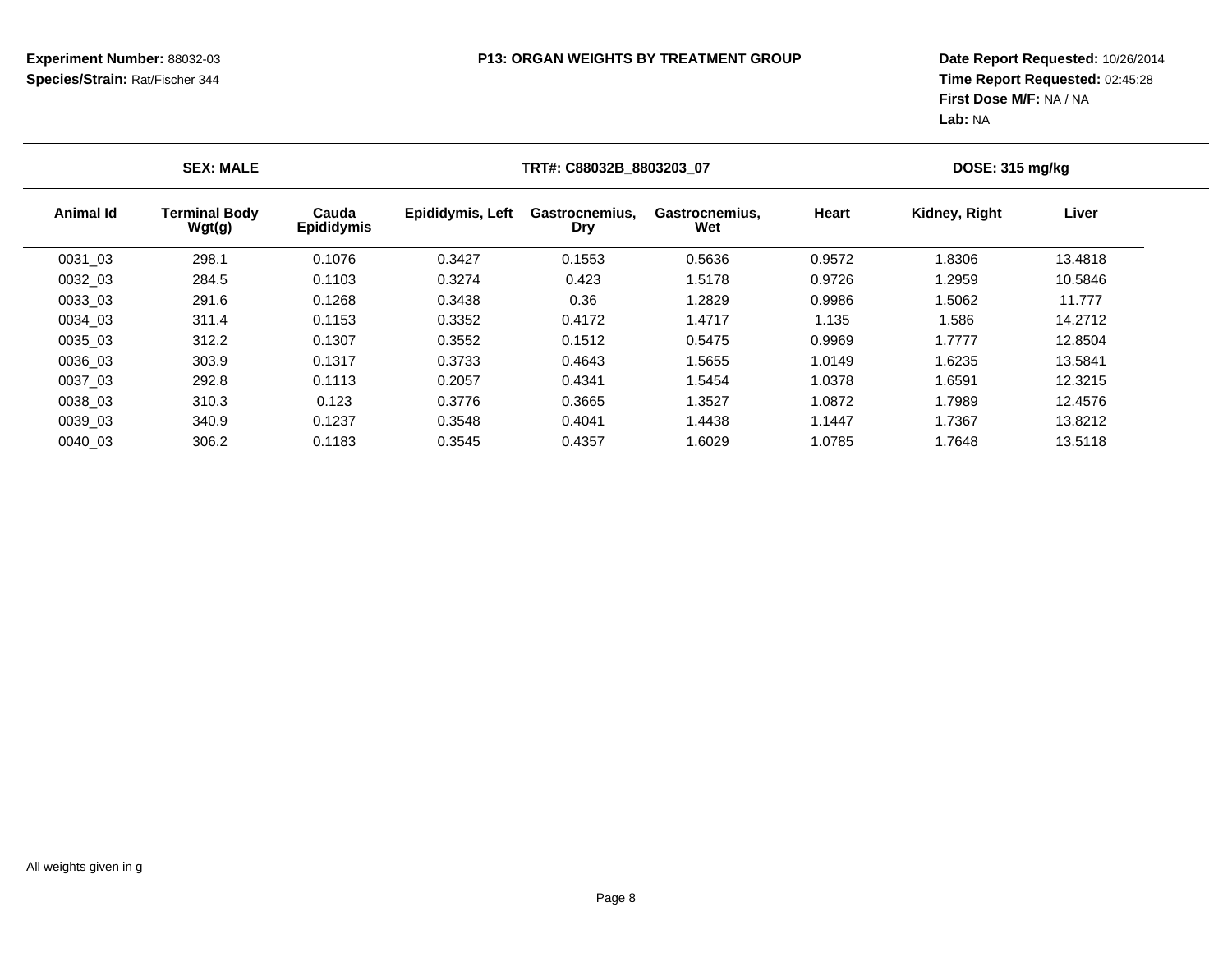|                  | <b>SEX: MALE</b> |                |                       | TRT#: C88032B_8803203_07 |               |               |  |  |  |  |
|------------------|------------------|----------------|-----------------------|--------------------------|---------------|---------------|--|--|--|--|
| <b>Animal Id</b> | Lung             | Sartorius, Dry | <b>Sartorius, Wet</b> | <b>Testis, Left</b>      | Testis, Right | <b>Thymus</b> |  |  |  |  |
| 0031 03          | 1.7859           | 0.129          | 0.4567                | 0.9106                   | 0.7483        | 0.1636        |  |  |  |  |
| 0032 03          | 1.5082           | 0.0842         | 0.3029                | 0.9528                   | 0.9057        | 0.1814        |  |  |  |  |
| 0033 03          | 1.4579           | 0.0661         | 0.2582                | 0.9983                   | 0.9233        | 0.2154        |  |  |  |  |
| 0034 03          | 1.4575           | 0.0764         | 0.2896                | 0.9592                   | 0.9776        | 0.2436        |  |  |  |  |
| 0035 03          | 1.7177           | 0.126          | 0.4557                | 1.0129                   | 0.99          | 0.1746        |  |  |  |  |
| 0036 03          | 1.6018           | 0.0856         | 0.2959                | 1.06                     | 1.0081        | 0.1604        |  |  |  |  |
| 0037 03          | 1.8228           | 0.185          | 0.7187                | 0.9387                   | 0.8654        | 0.232         |  |  |  |  |
| 0038 03          | 1.6926           | 0.0725         | 0.2691                | 1.0283                   | 1.0209        | 0.1662        |  |  |  |  |
| 0039 03          | 1.668            | 0.1038         | 0.3551                | 1.0357                   | 1.012         | 0.2141        |  |  |  |  |
| 0040 03          | 1.5711           | 0.0253         | 0.1146                | 0.9824                   | 0.9087        | 0.221         |  |  |  |  |
|                  |                  |                |                       |                          |               |               |  |  |  |  |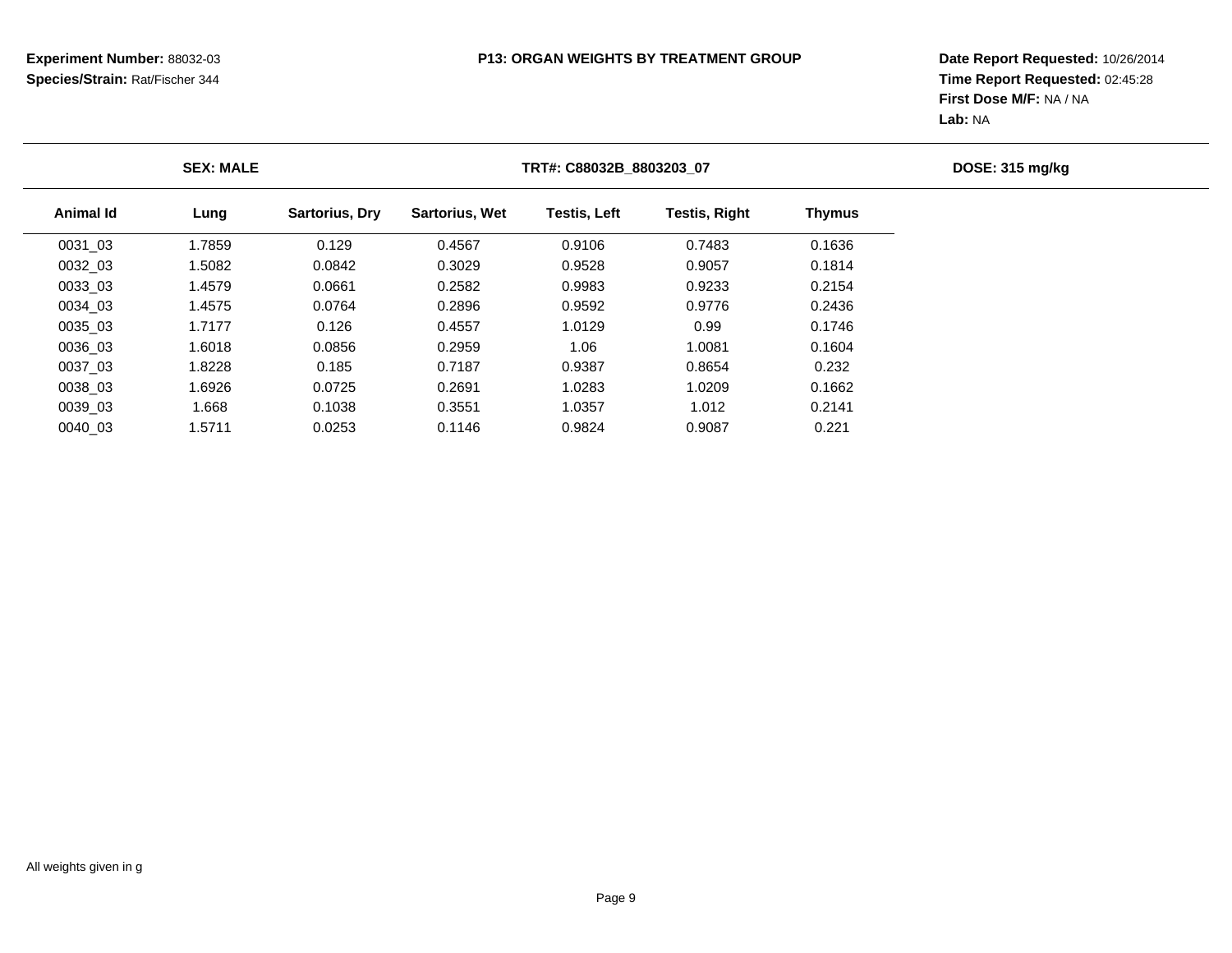| <b>SEX: MALE</b> |                                |                              |                       | TRT#: C88032B 8803203 09 |               |         |        | DOSE: 625 mg/kg       |  |
|------------------|--------------------------------|------------------------------|-----------------------|--------------------------|---------------|---------|--------|-----------------------|--|
| <b>Animal Id</b> | <b>Terminal Body</b><br>Wgt(g) | Gastrocnemius.<br><b>Dry</b> | Gastrocnemius,<br>Wet | Heart                    | Kidney, Right | Liver   | Lung   | <b>Sartorius, Dry</b> |  |
| 0041 03          | 263.2                          | 0.3995                       | 1.3996                | 0.8887                   | 1.6585        | 11.0807 | 1.1597 | 0.0516                |  |
| 0042 03          | 253.4                          | 0.2779                       | 1.0228                | 0.9001                   | 1.8372        | 12.8165 | 1.2974 | 0.0546                |  |
| 0044 03          | 276.6                          | 0.403                        | 1.3995                | 0.8967                   | 1.8803        | 12.9971 | 1.3444 | 0.0849                |  |
| 0045 03          | 295.4                          | 0.3189                       | 1.1591                | 1.0049                   | 1.7903        | 13.4999 | 1.4698 | 0.106                 |  |
| 0046 03          | 260.5                          | 0.3475                       | 1.2519                | 0.8973                   | 1.5708        | 11.4403 | 1.4893 | 0.1109                |  |
| 0047 03          | 304.4                          | 0.3751                       | 1.3668                | 1.0314                   | 1.6888        | 11.5138 | 1.6207 | 0.1358                |  |
| 0048 03          | 272.6                          | 0.3855                       | 1.3916                | 0.9607                   | 1.9592        | 11.8851 | 1.4823 | 0.097                 |  |
| 0049 03          | 332.8                          | 0.4086                       | 1.4892                | 1.1151                   | 2.007         | 15.0639 | 1.643  | 0.0874                |  |
| 0050 03          | 255.9                          | 0.3748                       | 1.3354                | 0.8466                   | 1.5332        | 11.1977 | 1.4147 | 0.0993                |  |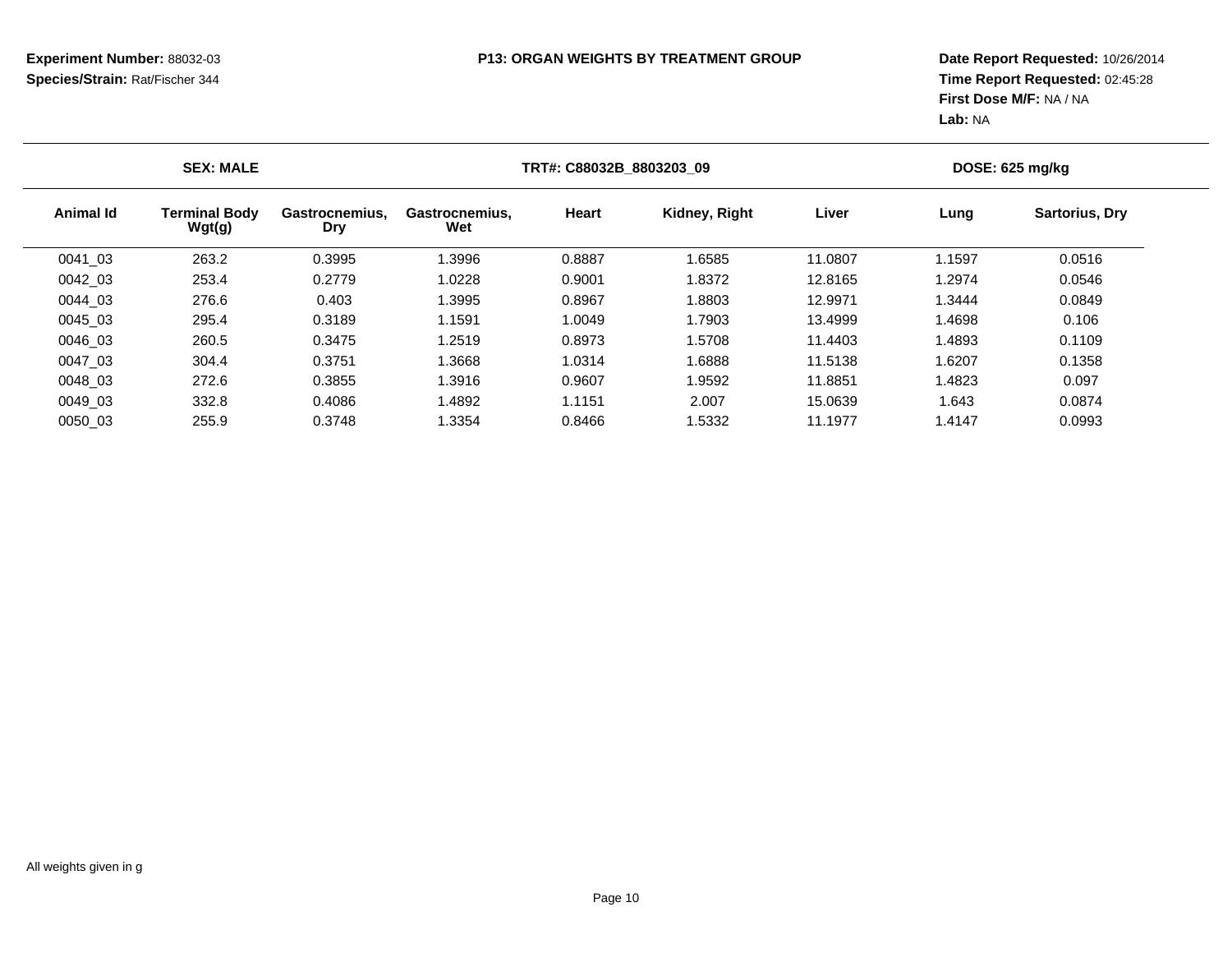|           | <b>SEX: MALE</b>      |                      |               | TRT#: C88032B 8803203 09 | DOSE: 625 mg/kg |
|-----------|-----------------------|----------------------|---------------|--------------------------|-----------------|
| Animal Id | <b>Sartorius, Wet</b> | <b>Testis, Right</b> | <b>Thymus</b> |                          |                 |
| 0041 03   | 0.188                 | 0.7788               | 0.1405        |                          |                 |
| 0042 03   | 0.2061                | 0.8503               | 0.1194        |                          |                 |
| 0044 03   | 0.2439                | 0.8401               | 0.1704        |                          |                 |
| 0045 03   | 0.3546                | 0.9338               | 0.1618        |                          |                 |
| 0046 03   | 0.3823                | 0.867                | 0.2003        |                          |                 |
| 0047 03   | 0.4115                | 0.8764               | 0.1361        |                          |                 |
| 0048 03   | 0.3484                | 0.944                | 0.151         |                          |                 |
| 0049 03   | 0.3351                | 0.9824               | 0.2114        |                          |                 |
| 0050_03   | 0.3574                | 0.8416               | 0.1136        |                          |                 |
|           |                       |                      |               |                          |                 |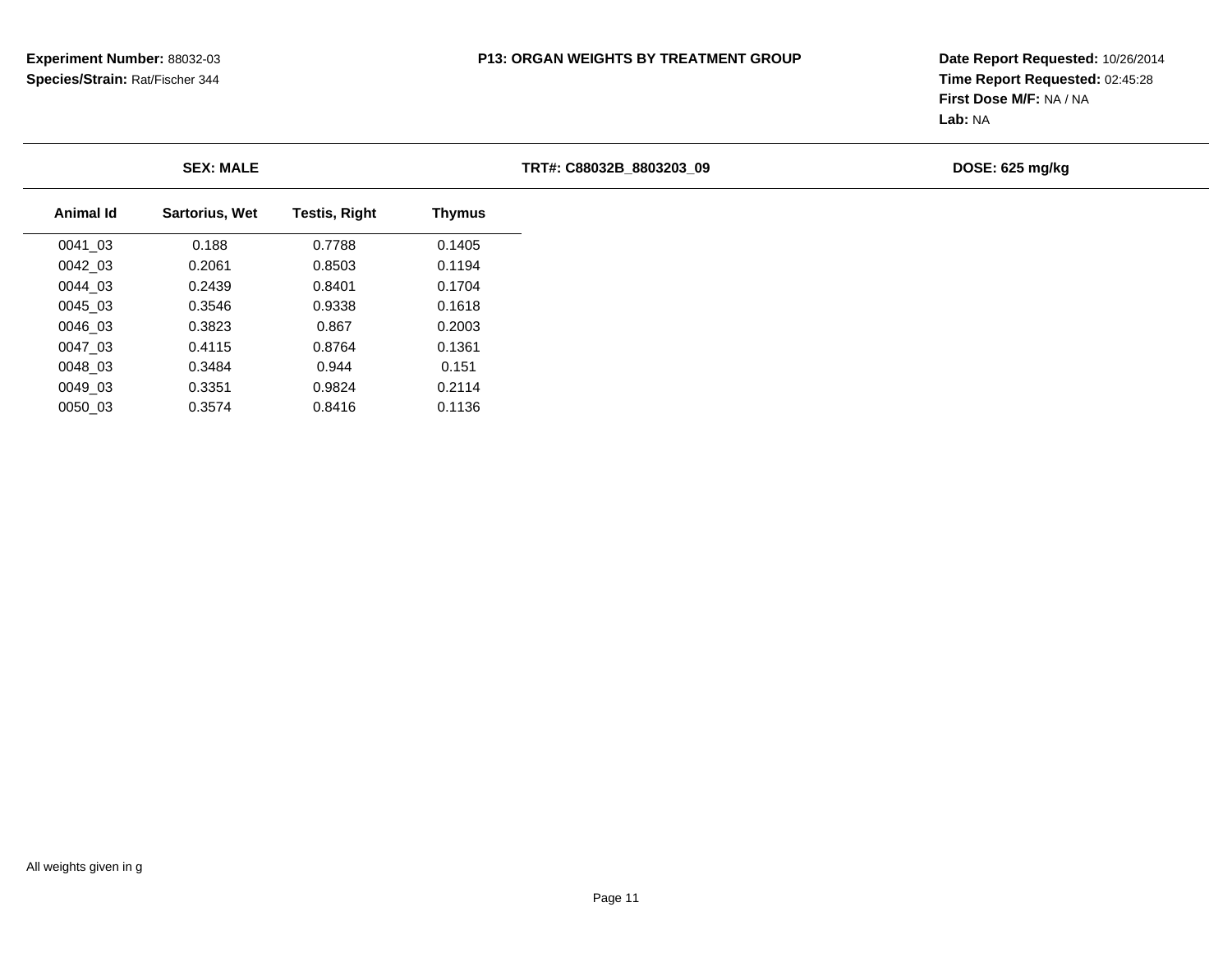| TRT#: C88032B 8803203 11       | DOSE: 1250 mg/kg                                                                                                        |  |  |
|--------------------------------|-------------------------------------------------------------------------------------------------------------------------|--|--|
| Heart<br>Gastrocnemius,<br>Wet | Liver                                                                                                                   |  |  |
| 1.3678<br>0.8978               | 11.9103                                                                                                                 |  |  |
|                                |                                                                                                                         |  |  |
| 1.4006<br>1.0283               | 14.6535                                                                                                                 |  |  |
| 1.25<br>0.9927                 | 13.6727                                                                                                                 |  |  |
| 1.4822<br>1.1198               | 14.3675                                                                                                                 |  |  |
| 1.3701<br>1.0829               | 11.5086                                                                                                                 |  |  |
| 1.5092<br>0.9746               | 10.9799                                                                                                                 |  |  |
| 1.2193<br>0.9486               | 11.1512                                                                                                                 |  |  |
| 1.4022<br>1.0                  | 12.6497                                                                                                                 |  |  |
| 1.2706<br>1.0206               | 10.9822                                                                                                                 |  |  |
|                                | Kidney, Right<br>Gastrocnemius,<br>2.1394<br>2.1492<br>2.246<br>2.3761<br>2.0511<br>2.056<br>2.0128<br>2.2242<br>1.9871 |  |  |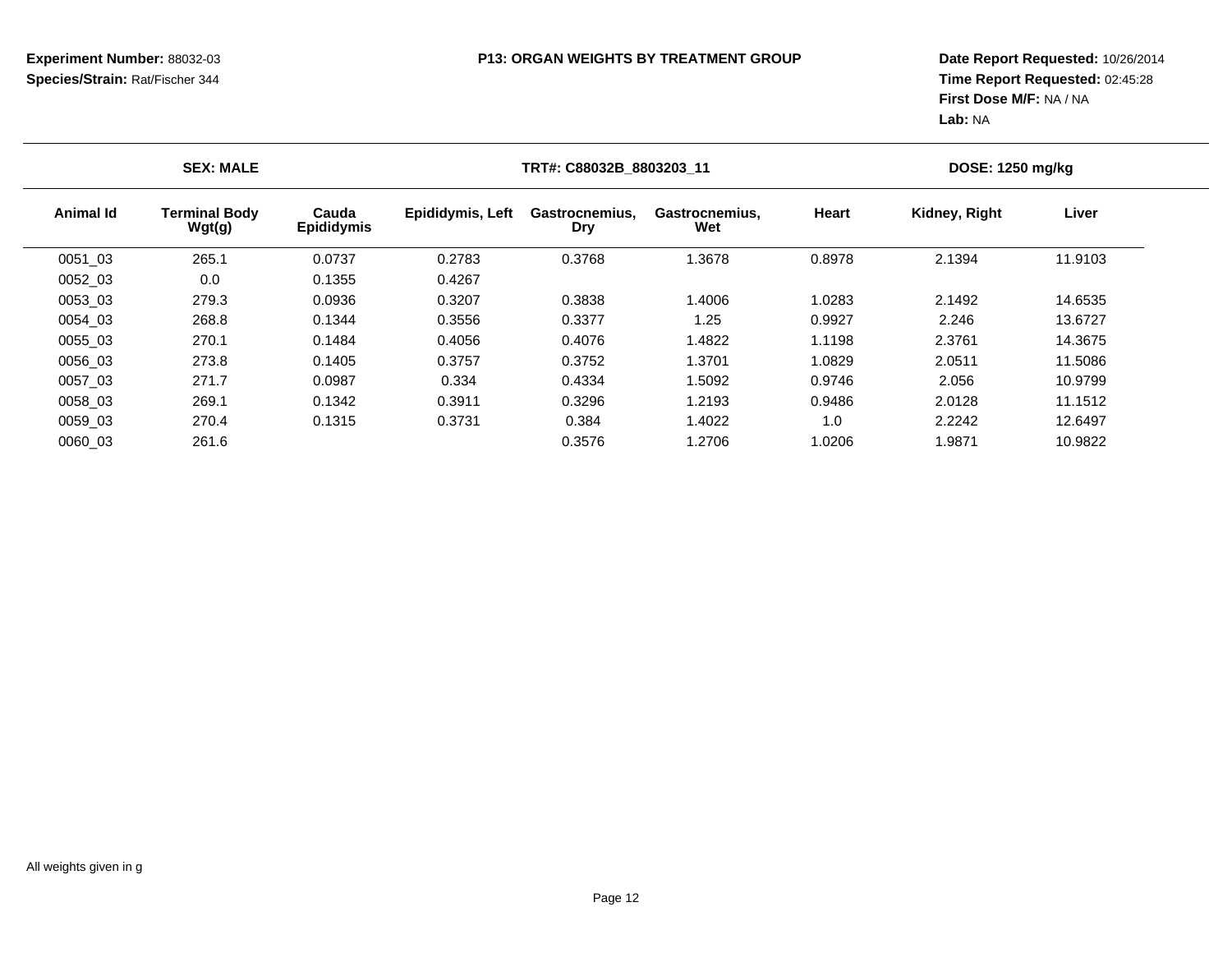|           | <b>SEX: MALE</b> |                       |                       | TRT#: C88032B_8803203_11 |                      |               |  |  |  |  |
|-----------|------------------|-----------------------|-----------------------|--------------------------|----------------------|---------------|--|--|--|--|
| Animal Id | Lung             | <b>Sartorius, Dry</b> | <b>Sartorius, Wet</b> | <b>Testis, Left</b>      | <b>Testis, Right</b> | <b>Thymus</b> |  |  |  |  |
| 0051 03   | .3866            | 0.0692                | 0.2548                | 0.9261                   | 0.889                | 0.1198        |  |  |  |  |
| 0052 03   |                  |                       |                       | 1.0142                   |                      |               |  |  |  |  |
| 0053 03   | 1.7513           | 0.0397                | 0.1446                | 0.9286                   | 0.8933               | 0.1516        |  |  |  |  |
| 0054 03   | .2723            | 0.0509                | 0.1798                | 0.9546                   | 0.8987               | 0.1133        |  |  |  |  |
| 0055 03   | .6058            | 0.1118                | 0.4308                | 1.0436                   | 0.8287               | 0.144         |  |  |  |  |
| 0056 03   | 1.498            | 0.0673                | 0.2541                | 1.047                    | 1.033                | 0.146         |  |  |  |  |
| 0057 03   | 1.7937           | 0.0794                | 0.2982                | 0.8818                   | 0.9811               | 0.0957        |  |  |  |  |
| 0058 03   | .3837            | 0.0851                | 0.3064                | 0.9894                   | 0.8282               | 0.1067        |  |  |  |  |
| 0059 03   | .3179            | 0.1501                | 0.5913                | 1.052                    | 0.8479               | 0.171         |  |  |  |  |
| 0060 03   | .6063            | 0.0828                | 0.3102                |                          | 0.9791               | 0.1845        |  |  |  |  |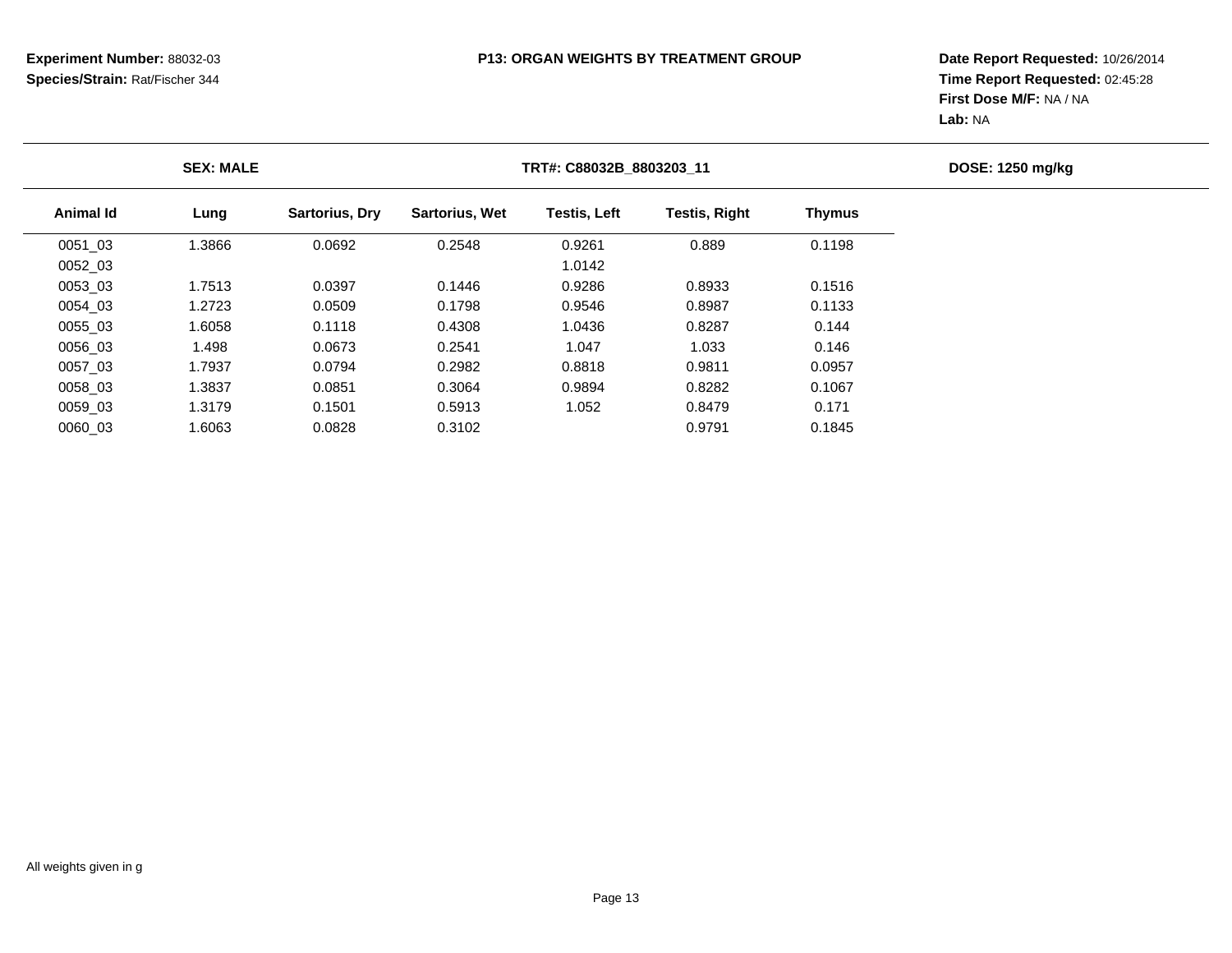**Date Report Requested:** 10/26/2014 **Time Report Requested:** 02:45:28**First Dose M/F:** NA / NA**Lab:** NA

\*\*\*END OF MALE DATA\*\*\*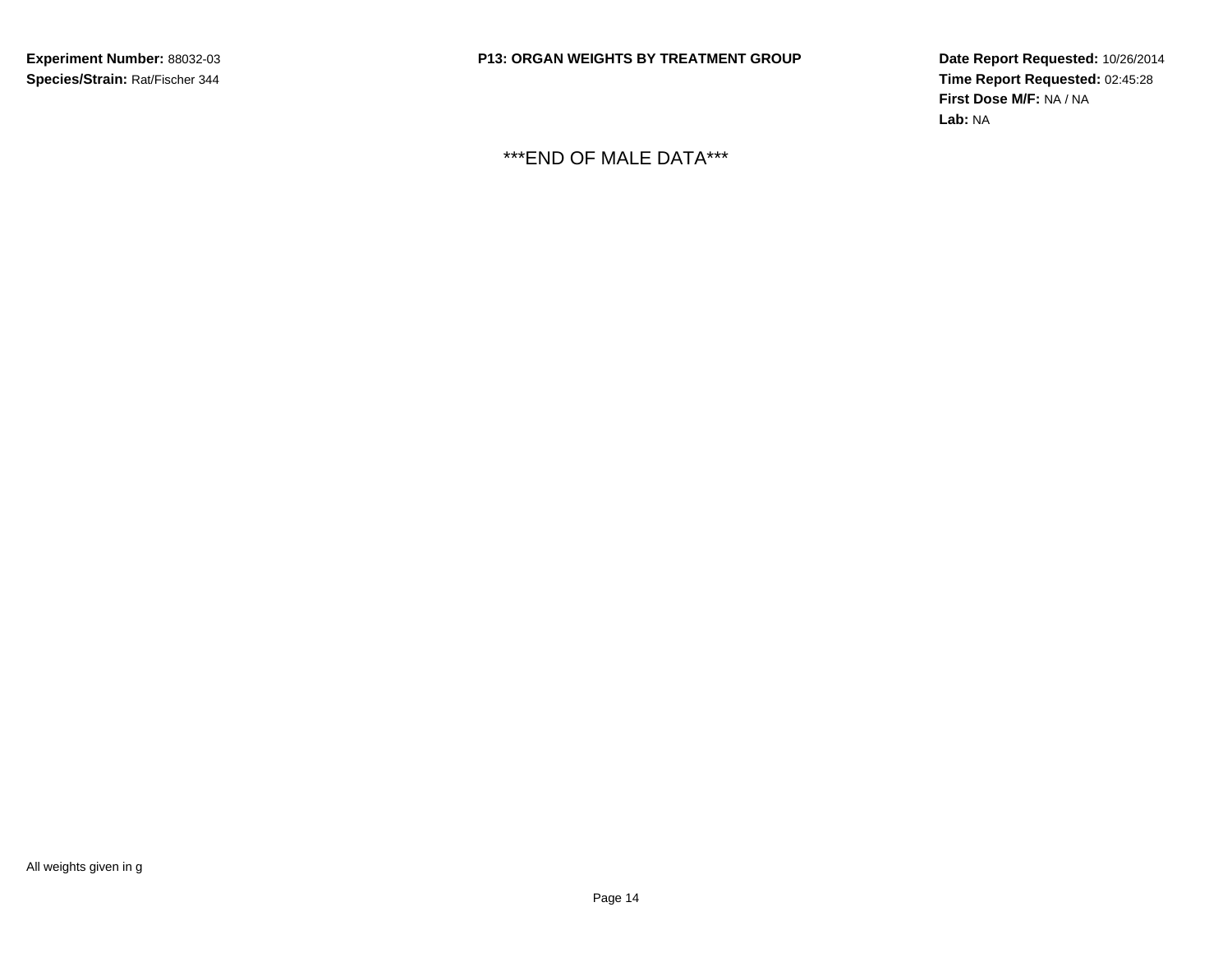|                  | <b>SEX: FEMALE</b>             |                              |                       | TRT#: C88032B 8803203 02 |               | DOSE: 0 mg/kg |        |                       |
|------------------|--------------------------------|------------------------------|-----------------------|--------------------------|---------------|---------------|--------|-----------------------|
| <b>Animal Id</b> | <b>Terminal Body</b><br>Wgt(g) | Gastrocnemius,<br><b>Dry</b> | Gastrocnemius,<br>Wet | Heart                    | Kidney, Right | Liver         | Lung   | <b>Sartorius, Dry</b> |
| 0061 03          | 212.9                          | 0.3093                       | 1.1279                | 0.7196                   | 0.7112        | 6.6829        | 1.3257 | 0.0999                |
| 0062 03          | 197.4                          | 0.3935                       | 1.3803                | 0.631                    | 0.6824        | 6.3551        | 1.498  | 0.0887                |
| 0063 03          | 204.0                          | 0.3008                       | 1.0816                | 0.7194                   | 0.7372        | 7.0528        | 1.2503 | 0.0477                |
| 0064 03          | 192.2                          | 0.2941                       | 1.0747                | 0.7119                   | 0.642         | 5.5788        | 1.3552 | 0.1115                |
| 0065 03          | 208.6                          | 0.3617                       | 1.2816                | 0.6636                   | 0.7529        | 6.7446        | 1.3942 | 0.123                 |
| 0066 03          | 195.4                          | 0.3058                       | 1.1289                | 0.7066                   | 0.7149        | 6.0225        | 1.3994 | 0.0976                |
| 0067 03          | 171.5                          | 0.3376                       | 1.2044                | 0.603                    | 0.6817        | 5.6687        | 1.1784 | 0.0628                |
| 0068 03          | 202.1                          | 0.3469                       | 1.2167                | 0.6596                   | 0.698         | 7.5522        | 1.3304 | 0.077                 |
| 0069 03          | 202.1                          | 0.2583                       | 0.9661                | 0.6889                   | 0.7034        | 6.6719        | 1.3405 | 0.0387                |
| 0070 03          | 195.0                          | 0.2498                       | 0.953                 | 0.6885                   | 0.6911        | 6.4091        | 1.2777 | 0.1114                |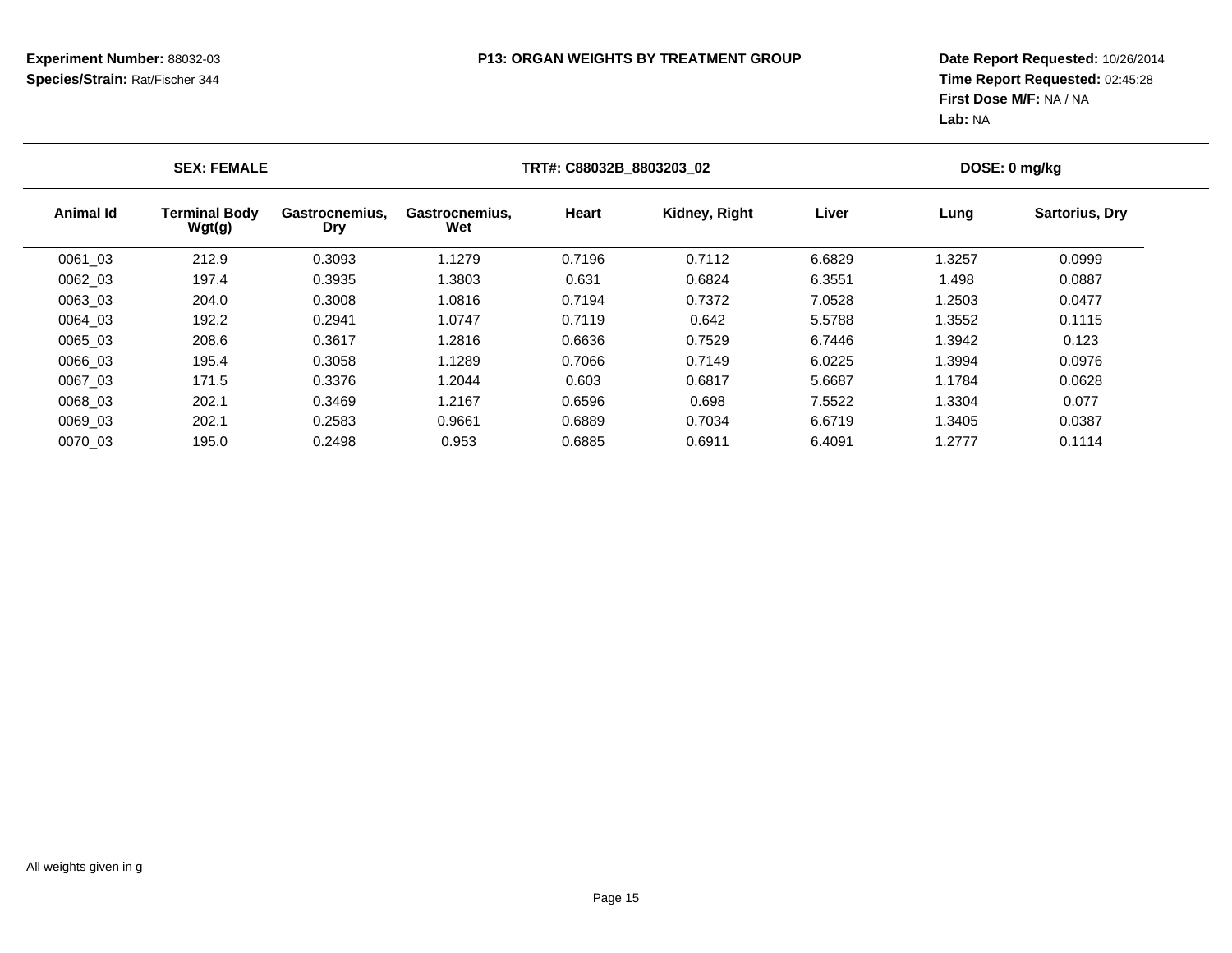0.3748 0.2735 0.4698

# **P13: ORGAN WEIGHTS BY TREATMENT GROUP**

| <b>SEX: FEMALE</b> |                       |               |               | TRT#: C88032B 8803203 02 | DOSE: 0 mg/kg |  |  |  |
|--------------------|-----------------------|---------------|---------------|--------------------------|---------------|--|--|--|
| Animal Id          | <b>Sartorius, Wet</b> | <b>Thymus</b> | <b>Uterus</b> |                          |               |  |  |  |
| 0061_03            | 0.3577                | 0.2573        | 0.505         |                          |               |  |  |  |
| 0062_03            | 0.3267                | 0.2662        | 1.1959        |                          |               |  |  |  |
| 0063_03            | 0.178                 | 0.2666        | 0.6037        |                          |               |  |  |  |
| 0064_03            | 0.471                 | 0.2107        | 0.4399        |                          |               |  |  |  |
| 0065_03            | 0.3926                | 0.2744        | 0.6969        |                          |               |  |  |  |
| 0066_03            | 0.3518                | 0.244         | 0.4809        |                          |               |  |  |  |
| 0067_03            | 0.2329                | 0.2028        | 0.7708        |                          |               |  |  |  |
| 0068_03            | 0.2217                | 0.2255        | 0.4482        |                          |               |  |  |  |
| 0069_03            | 0.156                 | 0.232         | 0.4831        |                          |               |  |  |  |
| 0070_03            | 0.3748                | 0.2735        | 0.4698        |                          |               |  |  |  |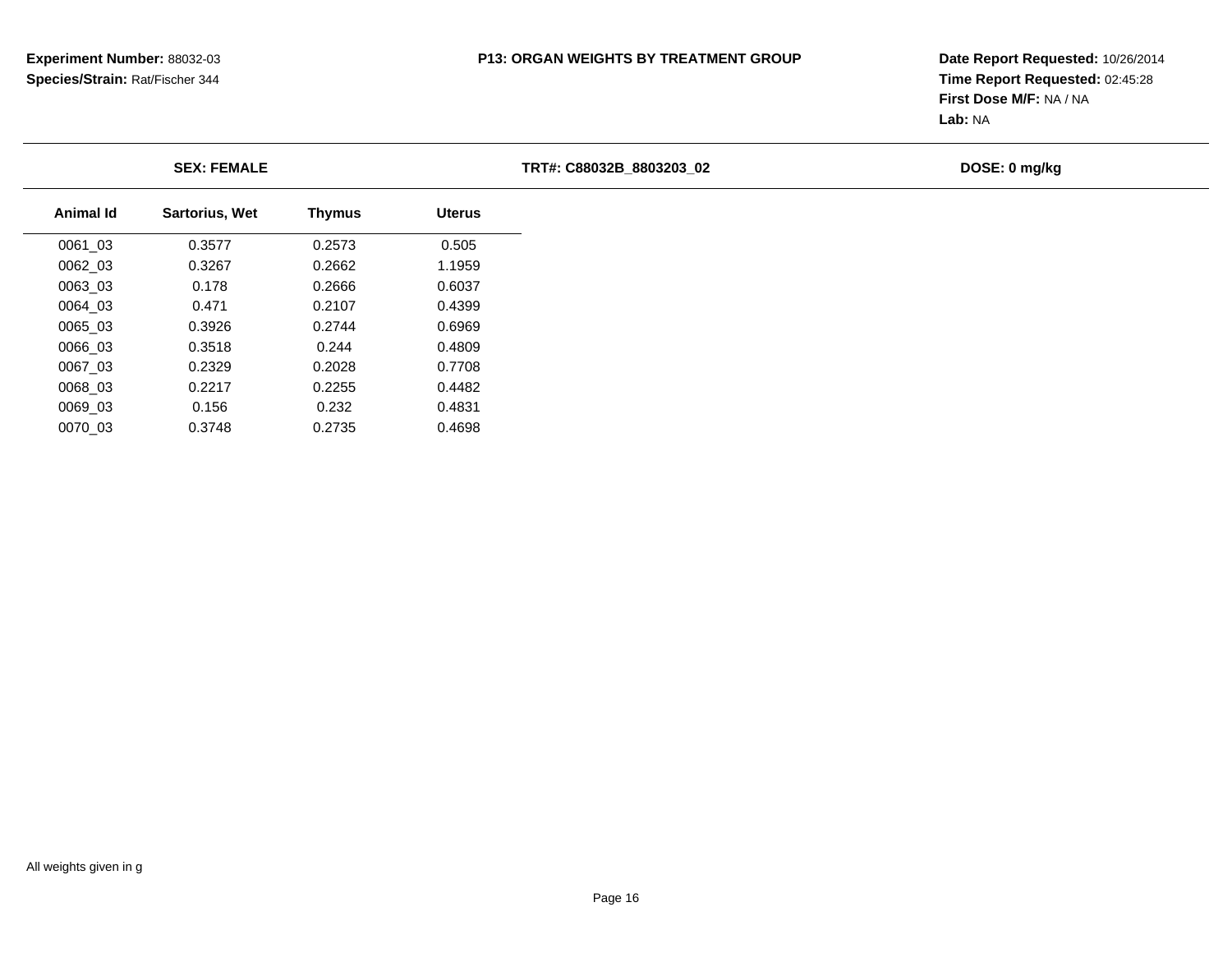|           | <b>SEX: FEMALE</b>             |                              |                       | TRT#: C88032B 8803203 04 |               |         |        | DOSE: 80 mg/kg        |  |  |
|-----------|--------------------------------|------------------------------|-----------------------|--------------------------|---------------|---------|--------|-----------------------|--|--|
| Animal Id | <b>Terminal Body</b><br>Wgt(g) | Gastrocnemius,<br><b>Dry</b> | Gastrocnemius,<br>Wet | Heart                    | Kidney, Right | Liver   | Lung   | <b>Sartorius, Dry</b> |  |  |
| 0071 03   | 266.8                          | 0.4129                       | 1.4672                | 0.7412                   | 0.9064        | 9.445   | 1.191  | 0.0798                |  |  |
| 0072 03   | 260.7                          | 0.4054                       | 1.5388                | 0.7726                   | 0.983         | 10.1444 | 1.2595 | 0.0949                |  |  |
| 0073 03   | 267.3                          | 0.4406                       | 1.4952                | 0.8091                   | 1.0134        | 9.6695  | 1.384  | 0.0549                |  |  |
| 0074 03   | 261.3                          | 0.3793                       | 1.3524                | 0.7784                   | 0.9453        | 9.3034  | 1.4686 | 0.1562                |  |  |
| 0075 03   | 280.8                          | 0.3739                       | 1.3454                | 0.8212                   | 0.995         | 10.6267 | 1.3636 | 0.1245                |  |  |
| 0076 03   | 261.5                          | 0.4                          | 1.4662                | 0.8453                   | 1.0659        | 9.7084  | 1.51   | 0.1176                |  |  |
| 0077 03   | 238.1                          | 0.3936                       | 1.3658                | 0.803                    | 0.94          | 9.9074  | 1.4036 | 0.1463                |  |  |
| 0078 03   | 255.1                          | 0.4339                       | 1.5487                | 0.7829                   | 0.9782        | 9.4713  | 1.3025 | 0.0791                |  |  |
| 0079 03   | 232.4                          | 0.3971                       | 1.3997                | 0.7372                   | 0.9848        | 9.2798  | 1.7438 | 0.0666                |  |  |
| 0080 03   | 251.0                          | 0.413                        | 1.417                 | 0.801                    | 0.9922        | 9.751   | 1.258  | 0.1011                |  |  |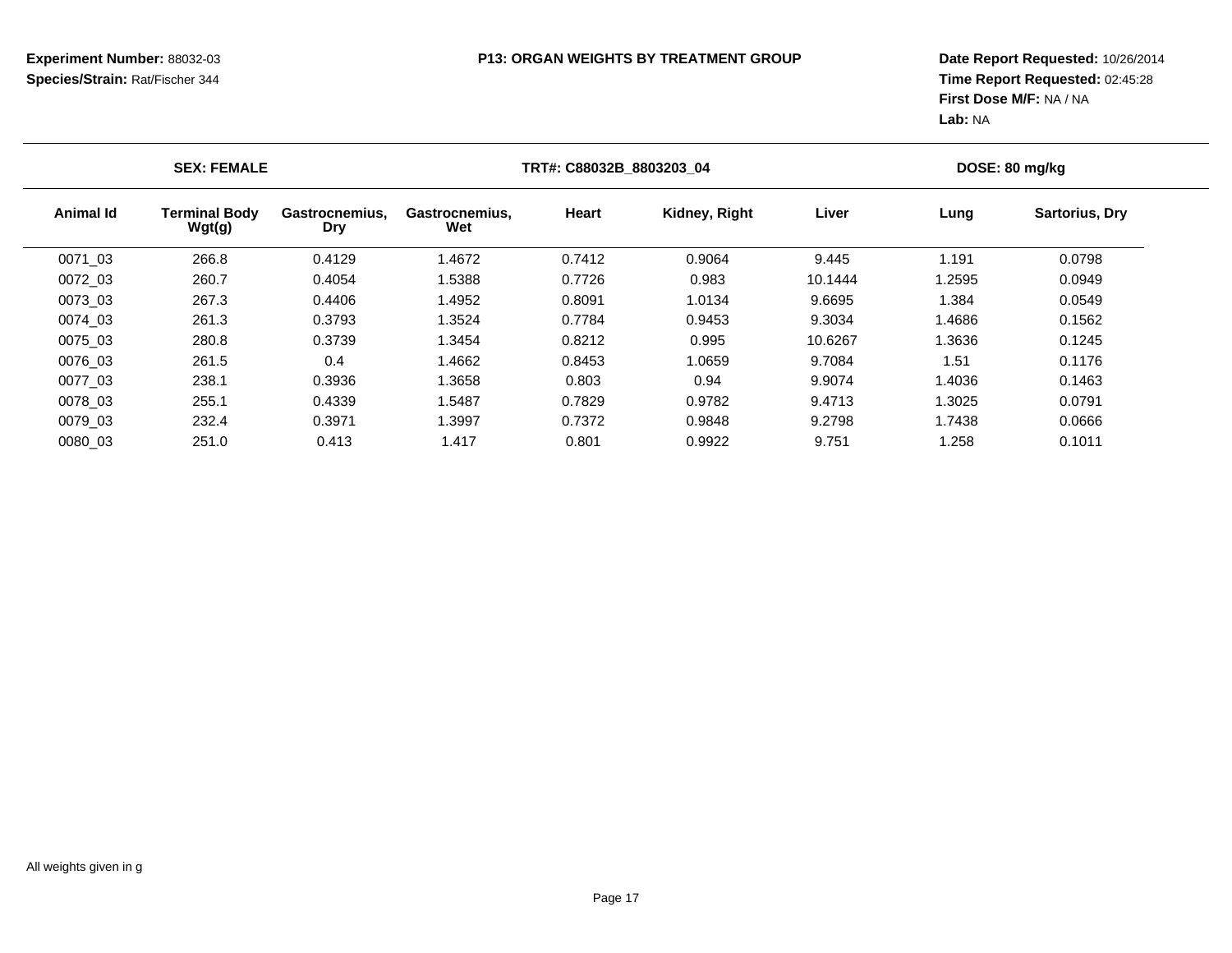| <b>SEX: FEMALE</b> |               |               | TRT#: C88032B_8803203_04 | DOSE: 80 mg/kg |
|--------------------|---------------|---------------|--------------------------|----------------|
| Sartorius, Wet     | <b>Thymus</b> | <b>Uterus</b> |                          |                |
| 0.3068             | 0.2413        | 0.533         |                          |                |
| 0.3527             | 0.2364        | 0.5842        |                          |                |
| 0.2098             | 0.2574        | 0.637         |                          |                |
| 0.5097             | 0.2647        | 0.4719        |                          |                |
| 0.383              | 0.3136        | 0.4241        |                          |                |
| 0.4395             | 0.2606        | 0.5676        |                          |                |
| 0.4667             | 0.2486        | 0.5502        |                          |                |
| 0.3041             | 0.2161        | 0.4722        |                          |                |
| 0.215              | 0.2458        | 0.526         |                          |                |
| 0.387              | 0.2296        | 0.5348        |                          |                |
|                    |               |               |                          |                |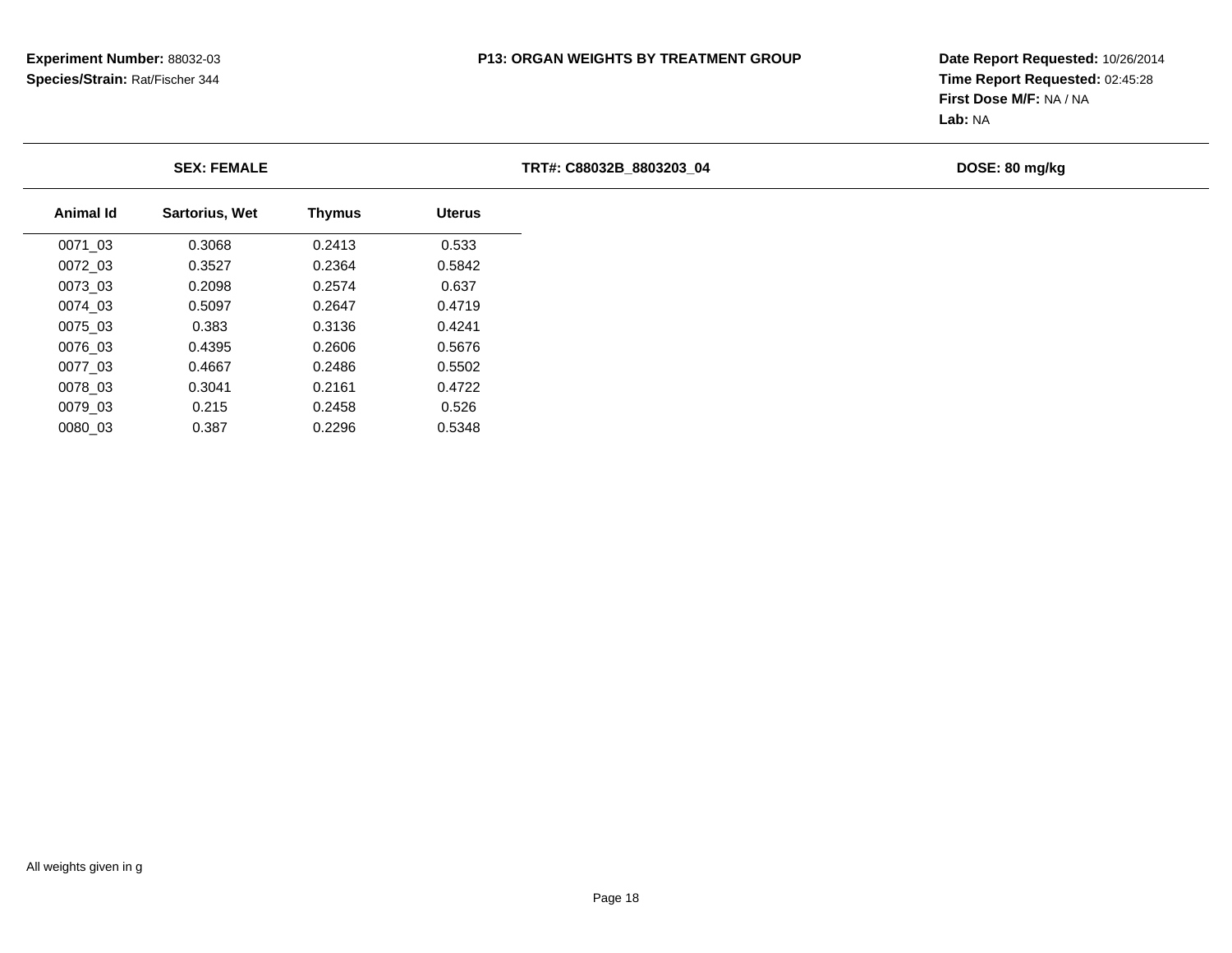|                  | <b>SEX: FEMALE</b>             |                              |                       | TRT#: C88032B_8803203_06 |               |         |        | DOSE: 160 mg/kg |  |  |
|------------------|--------------------------------|------------------------------|-----------------------|--------------------------|---------------|---------|--------|-----------------|--|--|
| <b>Animal Id</b> | <b>Terminal Body</b><br>Wgt(g) | Gastrocnemius.<br><b>Dry</b> | Gastrocnemius.<br>Wet | <b>Heart</b>             | Kidney, Right | Liver   | Lung   | Sartorius, Dry  |  |  |
| 0081_03          | 256.9                          | 0.3773                       | 1.3523                | 0.8363                   | 1.1344        | 8.8352  | 1.7177 | 0.132           |  |  |
| 0082 03          | 261.0                          | 0.2355                       | 0.9196                | 0.8324                   | 1.2545        | 9.8284  | 1.279  | 0.0613          |  |  |
| 0083 03          | 253.1                          | 0.392                        | 1.3902                | 0.8132                   | 1.18          | 8.2062  | 1.0932 | 0.0852          |  |  |
| 0084 03          | 258.3                          | 0.4405                       | 1.5507                | 0.9647                   | 1.3024        | 8.6251  | 1.3991 | 0.1415          |  |  |
| 0085 03          | 273.6                          | 0.417                        | 1.4465                | 0.8303                   | 1.1182        | 9.2027  | 1.379  | 0.0858          |  |  |
| 0086 03          | 253.4                          | 0.3931                       | 1.4446                | 0.8954                   | 1.1991        | 10.3509 | 1.5495 | 0.0997          |  |  |
| 0087 03          | 257.4                          | 0.3904                       | 1.3778                | 0.8985                   | 1.2141        | 11.1583 | 1.1892 | 0.0699          |  |  |
| 0088 03          | 205.4                          | 0.2561                       | 0.9325                | 0.6742                   | 0.8163        | 6.8614  | 0.9827 | 0.0575          |  |  |
| 0089 03          | 260.6                          | 0.336                        | 1.1866                | 0.861                    | 1.2276        | 11.3509 | 1.5561 | 0.0587          |  |  |
| 0090 03          | 280.0                          | 0.3939                       | 1.4274                | 0.9607                   | 1.2405        | 11.6054 | 1.3878 | 0.0514          |  |  |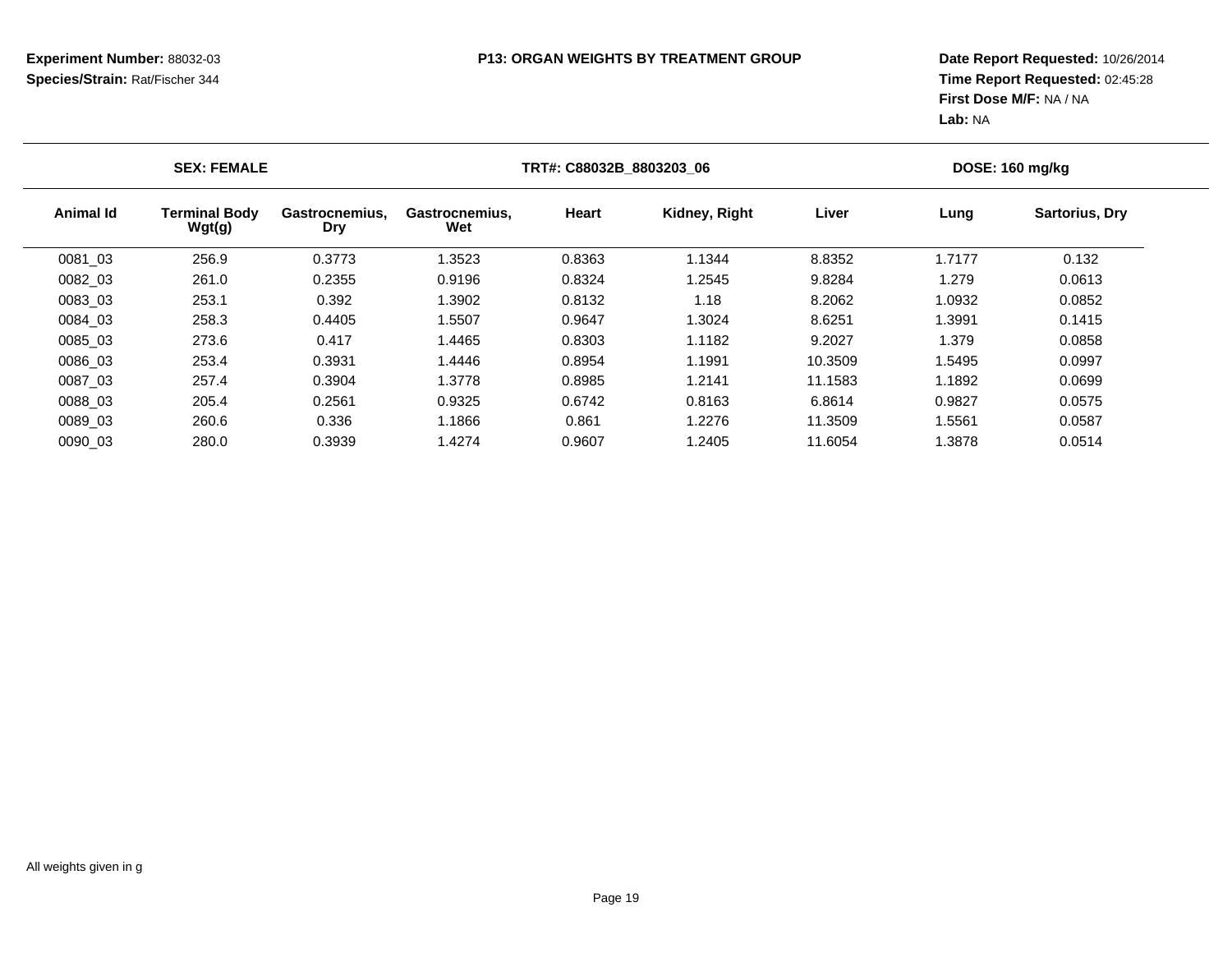|           | <b>SEX: FEMALE</b>    |               |               | TRT#: C88032B 8803203 06 | DOSE: 160 mg/kg |
|-----------|-----------------------|---------------|---------------|--------------------------|-----------------|
| Animal Id | <b>Sartorius, Wet</b> | <b>Thymus</b> | <b>Uterus</b> |                          |                 |
| 0081_03   | 0.4274                | 0.1939        | 0.7965        |                          |                 |
| 0082_03   | 0.2194                | 0.2377        | 0.8438        |                          |                 |
| 0083_03   | 0.2916                | 0.1675        | 0.8639        |                          |                 |
| 0084_03   | 0.4583                | 0.2169        | 0.6896        |                          |                 |
| 0085_03   | 0.3184                | 0.2503        | 0.7536        |                          |                 |
| 0086_03   | 0.3075                | 0.1806        | 0.6203        |                          |                 |
| 0087_03   | 0.2472                | 0.2253        | 0.7111        |                          |                 |
| 0088_03   | 0.2205                | 0.2211        | 0.8716        |                          |                 |
| 0089_03   | 0.2225                | 0.1649        | 0.6158        |                          |                 |
| 0090_03   | 0.1835                | 0.228         | 1.0609        |                          |                 |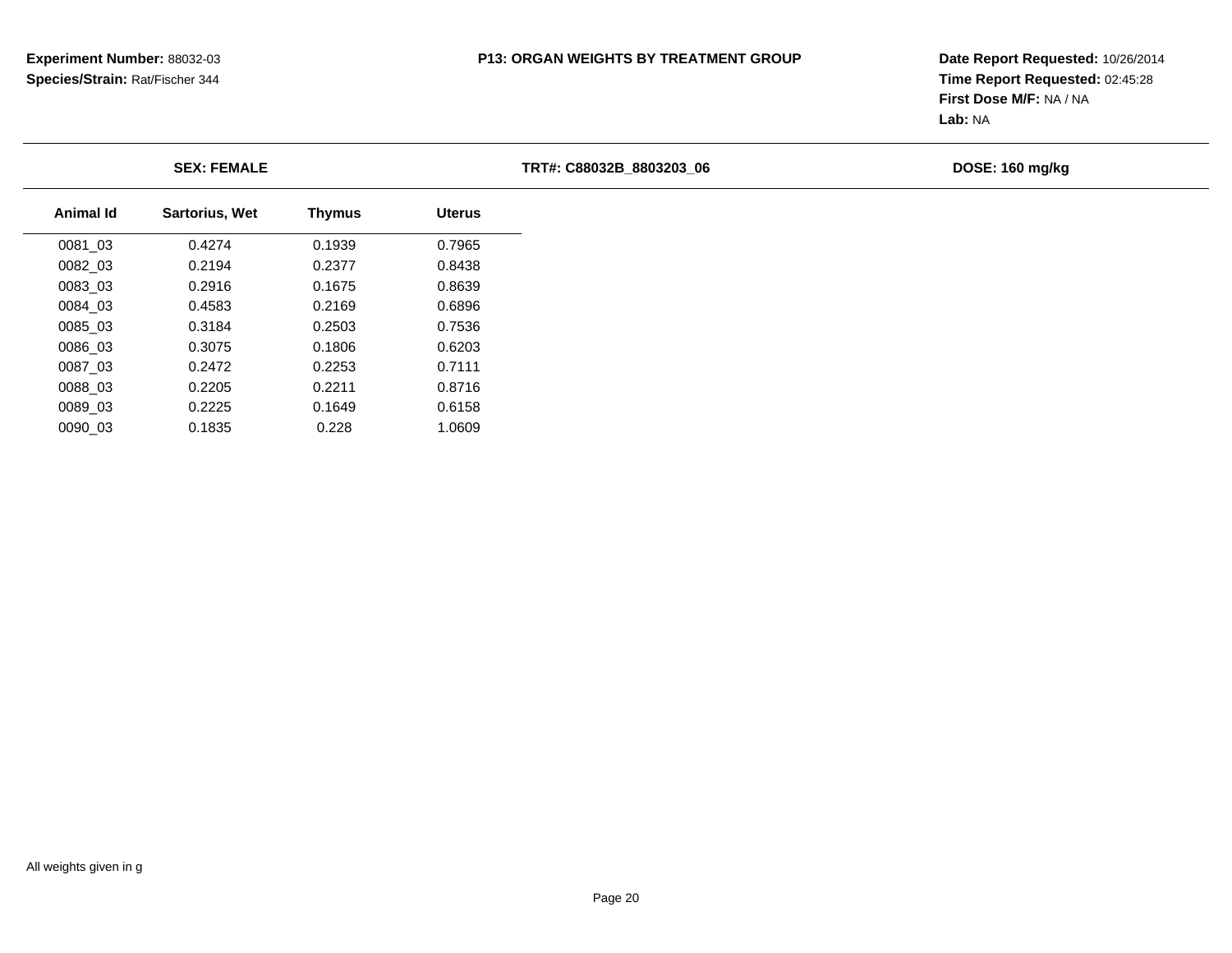|           | <b>SEX: FEMALE</b>             |                              |                       | TRT#: C88032B 8803203 08 |               |         |        | <b>DOSE: 315 mg/kg</b> |  |  |
|-----------|--------------------------------|------------------------------|-----------------------|--------------------------|---------------|---------|--------|------------------------|--|--|
| Animal Id | <b>Terminal Body</b><br>Wgt(g) | Gastrocnemius,<br><b>Dry</b> | Gastrocnemius,<br>Wet | Heart                    | Kidney, Right | Liver   | Lung   | <b>Sartorius, Dry</b>  |  |  |
| 0091 03   | 226.6                          | 0.3251                       | 1.1739                | 0.7943                   | 1.1472        | 8.274   | 1.3145 | 0.0551                 |  |  |
| 0092 03   | 219.6                          | 0.2784                       | 1.0263                | 0.7162                   | 1.235         | 8.9311  | 1.4901 | 0.0756                 |  |  |
| 0093 03   | 237.3                          | 0.3774                       | 1.3466                | 0.7172                   | 1.2073        | 10.6161 | 1.1597 | 0.0568                 |  |  |
| 0094 03   | 236.7                          | 0.3499                       | 1.2968                | 0.7547                   | 1.1249        | 8.4322  | 1.2393 | 0.0832                 |  |  |
| 0095 03   | 236.3                          | 0.35                         | 1.2489                | 0.7958                   | 1.2577        | 10.6603 | 1.3835 | 0.05                   |  |  |
| 0096 03   | 204.4                          | 0.3643                       | 1.3193                | 0.7494                   | 0.9685        | 7.2252  | 1.415  | 0.094                  |  |  |
| 0097 03   | 226.5                          | 0.3505                       | 1.2399                | 0.8617                   | 1.3467        | 9.2476  | 1.0706 | 0.138                  |  |  |
| 0098 03   | 245.8                          | 0.4054                       | 1.4165                | 0.7988                   | 1.3067        | 9.1493  | 1.5331 | 0.121                  |  |  |
| 0099 03   | 228.3                          | 0.3613                       | 1.3265                | 0.7727                   | 1.2187        | 9.0977  | 1.0624 | 0.0694                 |  |  |
| 0100 03   | 240.7                          | 0.3629                       | 1.3077                | 0.8077                   | 1.2273        | 8.836   | 1.1747 | 0.0751                 |  |  |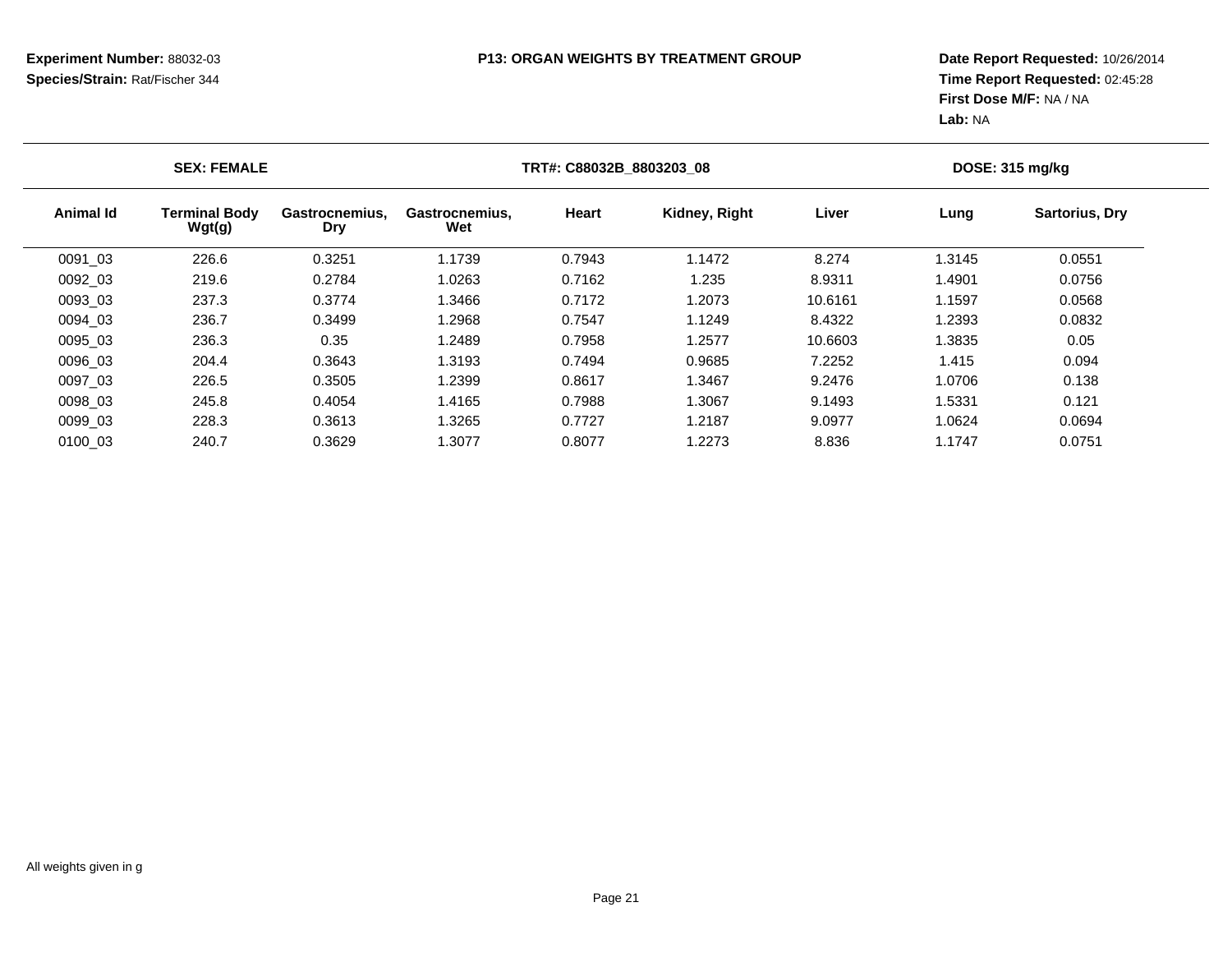|                  | <b>SEX: FEMALE</b> |               |               | TRT#: C88032B 8803203 08 | DOSE: 315 mg/kg |  |  |
|------------------|--------------------|---------------|---------------|--------------------------|-----------------|--|--|
| <b>Animal Id</b> | Sartorius, Wet     | <b>Thymus</b> | <b>Uterus</b> |                          |                 |  |  |
| 0091_03          | 0.2136             | 0.165         | 1.5062        |                          |                 |  |  |
| 0092_03          | 0.2512             | 0.1467        | 1.461         |                          |                 |  |  |
| 0093_03          | 0.1975             | 0.1791        | 1.4619        |                          |                 |  |  |
| 0094_03          | 0.3108             | 0.1409        | 1.142         |                          |                 |  |  |
| 0095 03          | 0.1801             | 0.1182        | 2.394         |                          |                 |  |  |
| 0096_03          | 0.3059             | 0.1402        | .266          |                          |                 |  |  |
| 0097_03          | 0.4929             | 0.1224        | 1.757         |                          |                 |  |  |
| 0098 03          | 0.399              | 0.1616        | 2.1901        |                          |                 |  |  |
| 0099_03          | 0.2702             | 0.1304        | 1.9758        |                          |                 |  |  |
| 0100_03          | 0.2847             | 0.133         | 2.2614        |                          |                 |  |  |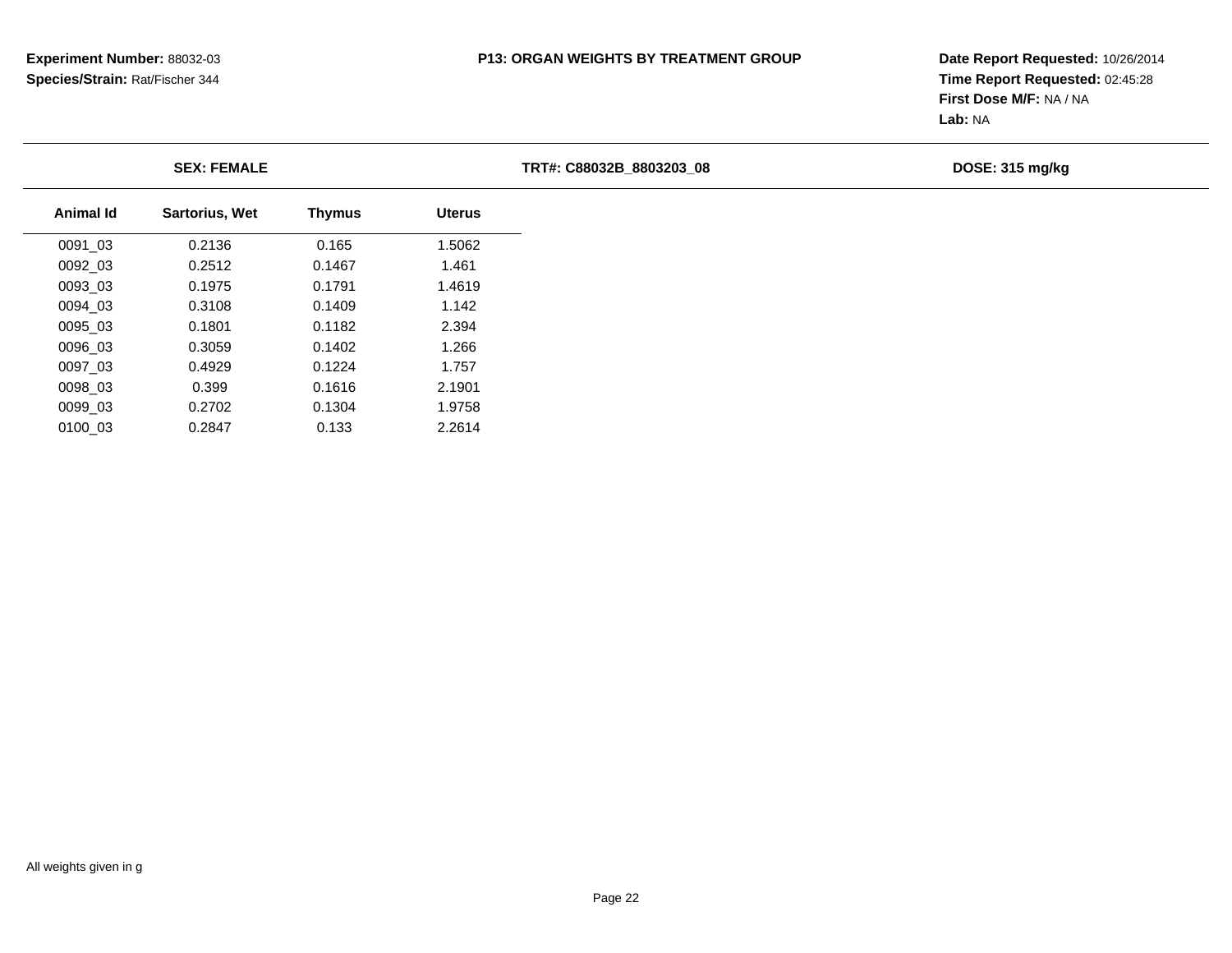|                  | <b>SEX: FEMALE</b>      |                              |                       | TRT#: C88032B_8803203_10 |               |         | DOSE: 625 mg/kg |                       |  |
|------------------|-------------------------|------------------------------|-----------------------|--------------------------|---------------|---------|-----------------|-----------------------|--|
| <b>Animal Id</b> | Terminal Bodv<br>Wgt(g) | Gastrocnemius.<br><b>Dry</b> | Gastrocnemius,<br>Wet | <b>Heart</b>             | Kidney, Right | Liver   | Lung            | <b>Sartorius, Dry</b> |  |
| 0101 03          | 202.3                   | 0.3222                       | 1.1736                | 0.6727                   | 1.3749        | 8.3274  | 1.2814          | 0.0896                |  |
| 0102 03          | 241.6                   | 0.3858                       | 1.3983                | 0.9741                   | 1.6291        | 9.9528  | 1.3337          | 0.1493                |  |
| 0103 03          | 228.8                   | 0.3462                       | .2585                 | 0.8505                   | 1.3812        | 9.6763  | 1.0296          | 0.1351                |  |
| 0104 03          | 215.0                   | 0.3517                       | .2957                 | 0.7708                   | 1.3389        | 8.5003  | 1.422           | 0.1516                |  |
| 0105 03          | 224.4                   | 0.3106                       | 1.1489                | 0.8276                   | 1.4163        | 8.8534  | 1.446           | 0.1301                |  |
| 0106 03          | 230.3                   | 0.3592                       | 1.2934                | 0.849                    | 1.4356        | 9.0886  | 1.0856          | 0.1147                |  |
| 0107 03          | 213.8                   | 0.3184                       | 1.1745                | 0.7547                   | 1.3623        | 8.6003  | 1.328           | 0.0959                |  |
| 0108 03          | 214.1                   | 0.3529                       | 1.2617                | 0.7458                   | 1.3876        | 8.7383  | 1.4473          | 0.1325                |  |
| 0109 03          | 234.7                   | 0.3355                       | 1.202                 | 0.8915                   | 1.386         | 11.1368 | 1.0449          | 0.1014                |  |
| 0110 03          | 210.7                   | 0.2867                       | 1.0624                | 0.7698                   | 1.1725        | 8.2625  | 1.0461          | 0.059                 |  |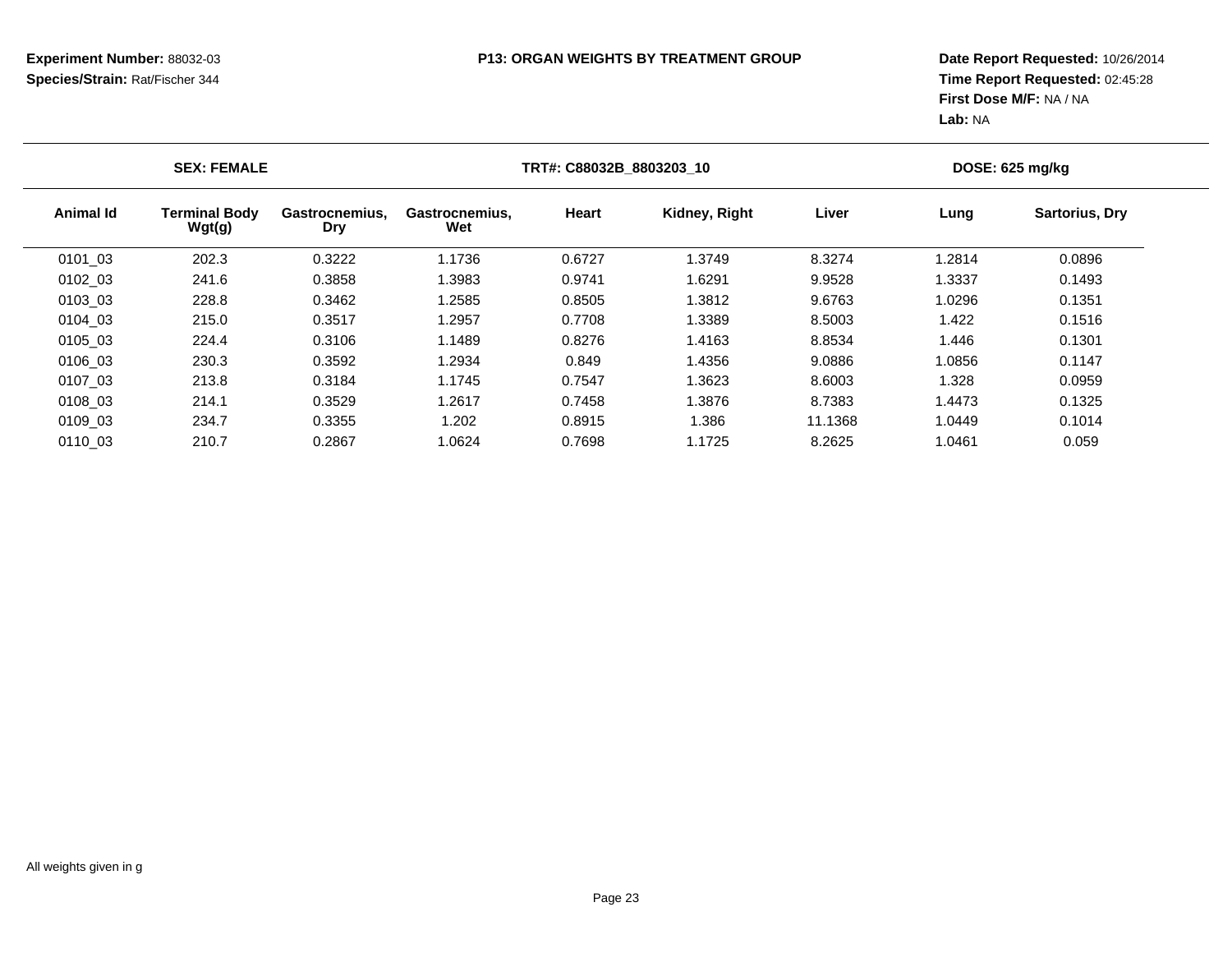|                  | <b>SEX: FEMALE</b>    |               |               | TRT#: C88032B 8803203 10 | DOSE: 625 mg/kg |
|------------------|-----------------------|---------------|---------------|--------------------------|-----------------|
| <b>Animal Id</b> | <b>Sartorius, Wet</b> | <b>Thymus</b> | <b>Uterus</b> |                          |                 |
| 0101 03          | 0.2963                | 0.0905        | 0.7434        |                          |                 |
| 0102_03          | 0.4843                | 0.1466        | 1.4232        |                          |                 |
| 0103_03          | 0.4715                | 0.1895        | 1.3377        |                          |                 |
| 0104 03          | 0.4514                | 0.1223        | 0.8959        |                          |                 |
| 0105_03          | 0.3952                | 0.1216        | 2.372         |                          |                 |
| 0106_03          | 0.4218                | 0.1412        | 1.4375        |                          |                 |
| 0107_03          | 0.3217                | 0.1166        | 1.872         |                          |                 |
| 0108_03          | 0.376                 | 0.1209        | 1.8992        |                          |                 |
| 0109 03          | 0.3642                | 0.1402        | 1.0925        |                          |                 |
| 0110_03          | 0.2199                | 0.1333        | 1.4046        |                          |                 |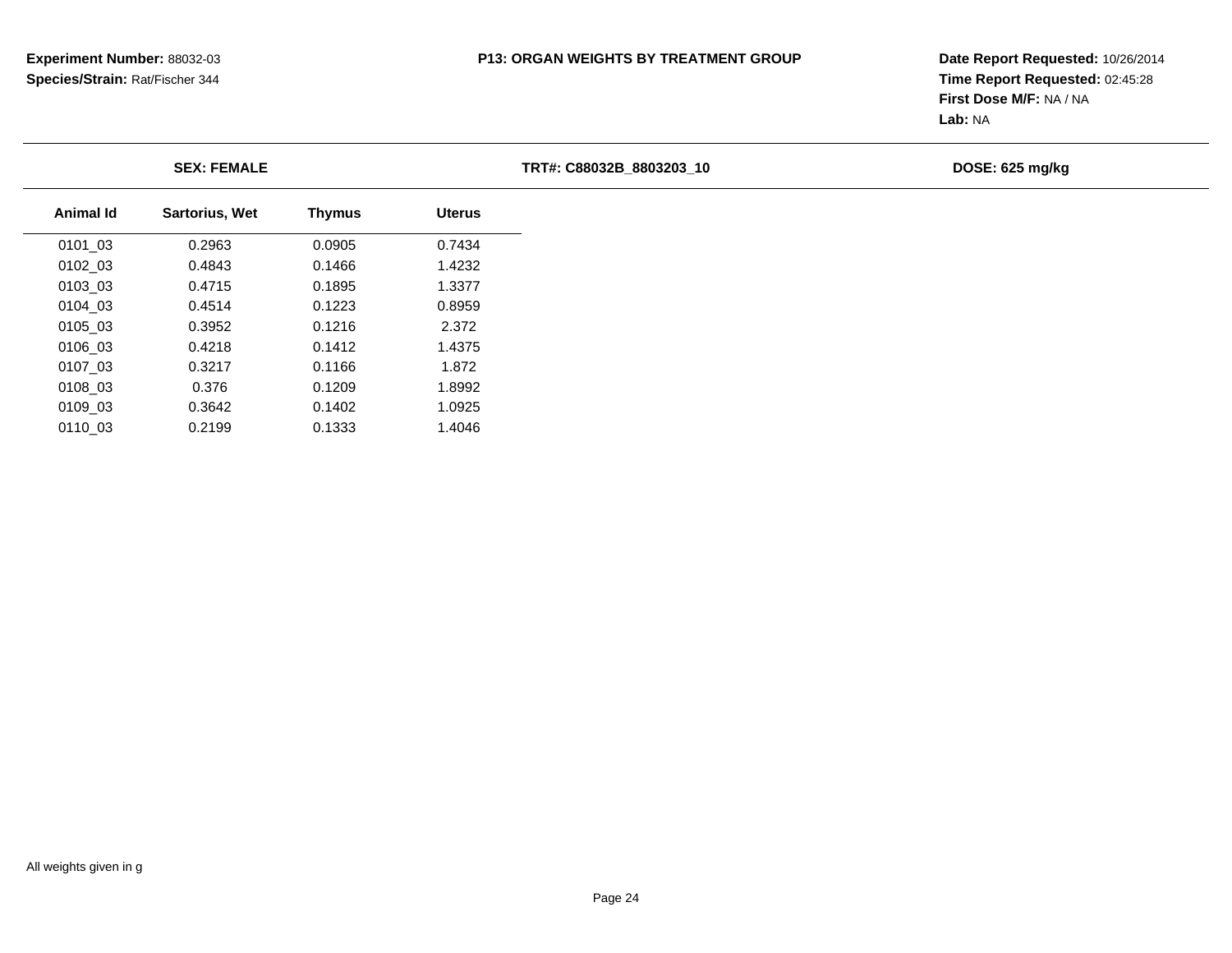| <b>SEX: FEMALE</b> |                                |                              |                       | TRT#: C88032B 8803203 12 |               |         |        | DOSE: 1250 mg/kg      |  |  |
|--------------------|--------------------------------|------------------------------|-----------------------|--------------------------|---------------|---------|--------|-----------------------|--|--|
| Animal Id          | <b>Terminal Body</b><br>Wgt(g) | Gastrocnemius.<br><b>Dry</b> | Gastrocnemius,<br>Wet | Heart                    | Kidney, Right | Liver   | Lung   | <b>Sartorius, Dry</b> |  |  |
| 0111 03            | 211.8                          | 0.2213                       | 0.8131                | 0.7452                   | .456          | 8.7908  | 0.9879 | 0.0973                |  |  |
| 0112 03            | 246.0                          | 0.2925                       | 1.0841                | 0.9496                   | 1.72          | 10.4661 | 1.2022 | 0.0652                |  |  |
| 0113 03            | 216.4                          | 0.3383                       | 1.2598                | 0.7738                   | 1.3695        | 10.4247 | .2508  | 0.0736                |  |  |
| 0114 03            | 225.7                          | 0.3528                       | 1.275                 | 0.8128                   | 1.6127        | 9.6382  | 1.1266 | 0.0826                |  |  |
| 0115 03            | 211.0                          | 0.3011                       | 1.1064                | 0.7857                   | 1.5655        | 9.6062  | .359   | 0.0848                |  |  |
| 0116 03            | 218.4                          | 0.3258                       | 1.1893                | 0.74                     | 1.4905        | 10.1902 | 1.1537 | 0.1141                |  |  |
| 0117 03            | 214.8                          | 0.3226                       | 1.1897                | 0.8572                   | 1.5006        | 9.064   | 1.3746 | 0.0725                |  |  |
| 0118 03            | 199.6                          | 0.3068                       | 1.1157                | 0.7232                   | 1.3951        | 9.0441  | 1.0497 | 0.0776                |  |  |
| 0119 03            | 223.3                          | 0.3549                       | 1.3291                | 0.9602                   | 1.5831        | 9.7865  | .301   | 0.0889                |  |  |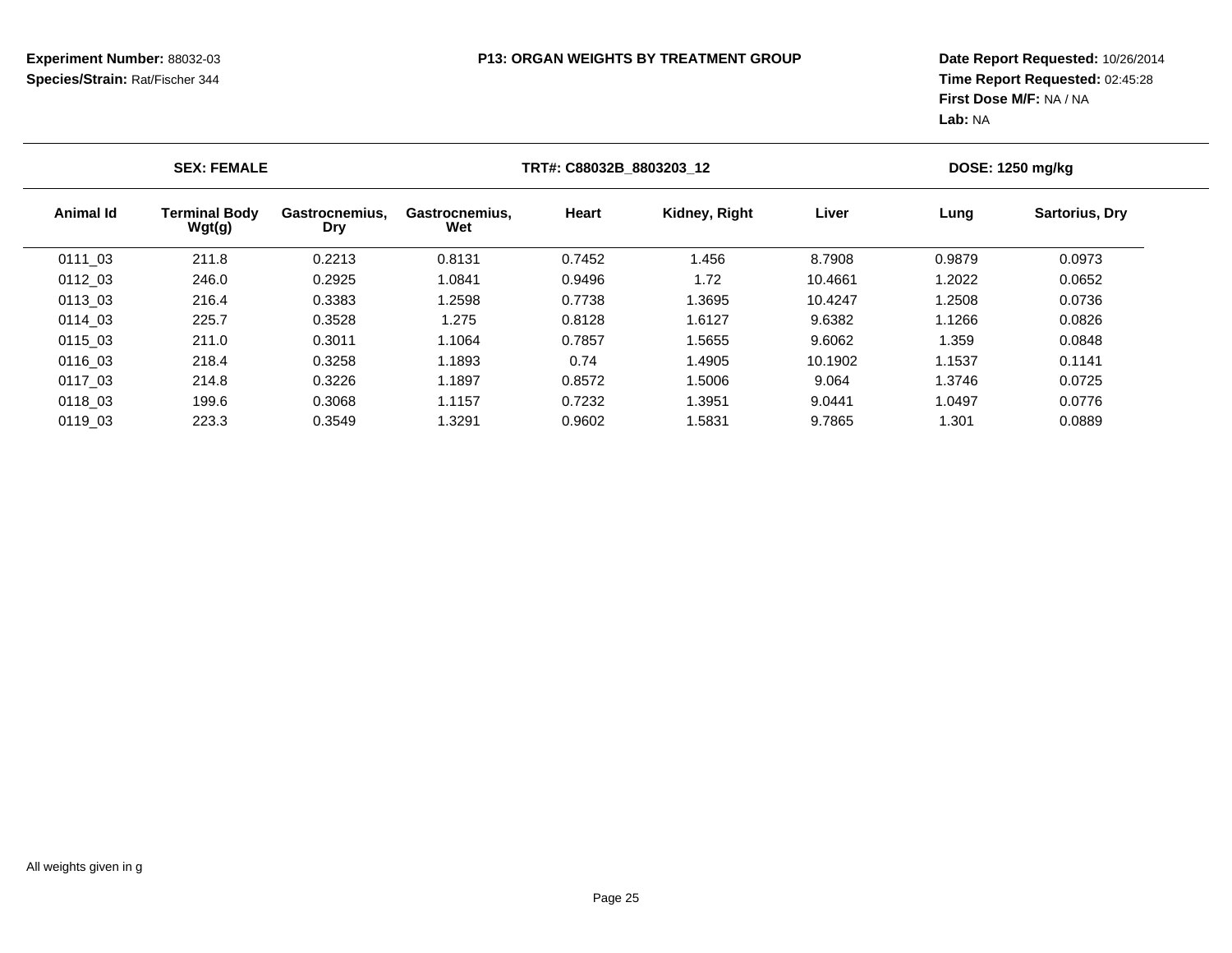| <b>SEX: FEMALE</b> |                       |               | TRT#: C88032B 8803203 12 |  | DOSE: 1250 mg/kg |
|--------------------|-----------------------|---------------|--------------------------|--|------------------|
| Animal Id          | <b>Sartorius, Wet</b> | <b>Thymus</b> | <b>Uterus</b>            |  |                  |
| 0111_03            | 0.362                 | 0.0542        | 1.421                    |  |                  |
| 0112_03            | 0.2376                | 0.1381        | 3.1767                   |  |                  |
| 0113_03            | 0.2943                | 0.1307        | 1.13                     |  |                  |
| 0114_03            | 0.304                 | 0.0961        | 0.9557                   |  |                  |
| 0115 03            | 0.3127                | 0.1267        | 2.9164                   |  |                  |
| 0116_03            | 0.3806                | 0.1007        | 0.8641                   |  |                  |
| 0117_03            | 0.2593                | 0.1436        | 1.381                    |  |                  |
| 0118 03            | 0.2606                | 0.0748        | 1.565                    |  |                  |
| 0119_03            | 0.3408                | 0.1217        | 1.05                     |  |                  |